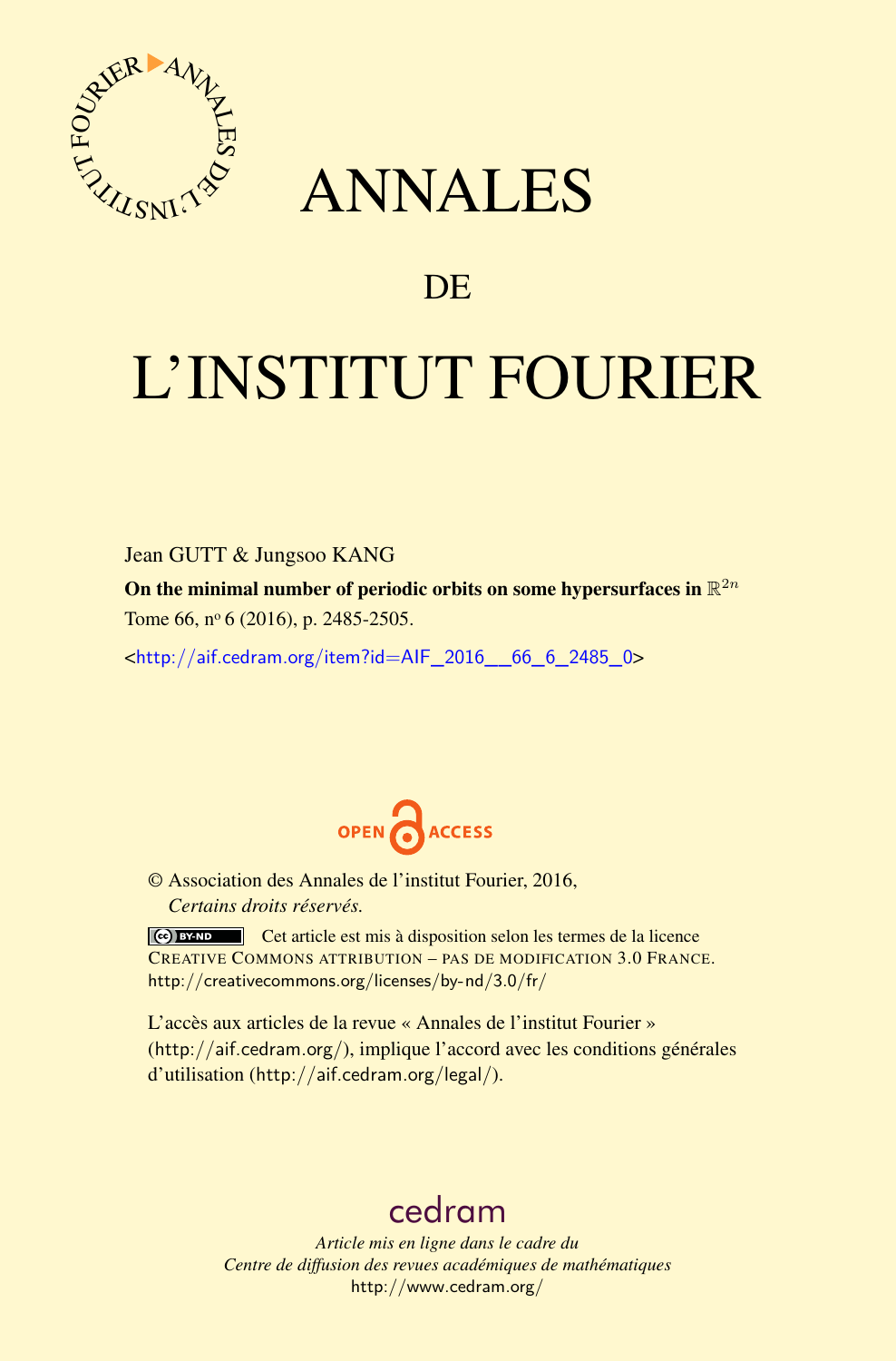### ON THE MINIMAL NUMBER OF PERIODIC ORBITS ON SOME HYPERSURFACES IN  $\mathbb{R}^{2n}$

**by Jean GUTT & Jungsoo KANG (\*)**

ABSTRACT. — We study periodic orbits of the Reeb vector field on a nondegenerate dynamically convex starshaped hypersurface in  $\mathbb{R}^{2n}$  along the lines of Long and Zhu [\[24\]](#page-21-0), but using properties of the *S* 1 - equivariant symplectic homology. We prove that there exist at least *n* distinct simple periodic orbits on any nondegenerate starshaped hypersurface in  $\mathbb{R}^{2n}$  satisfying the condition that the minimal Conley–Zehnder index is at least  $n-1$ . The condition is weaker than dynamical convexity.

Résumé. — Nous étudions les orbites périodiques du champ de Reeb sur les hypersurfaces non-dégénérées et dynamiquement convexes de R2*<sup>n</sup>* en suivant les travaux de Long et Zhu mais en utilisant l'homologie symplectique *S* 1 -équivariante. Nous démontrons qu'il existe au moins *n* orbites simples de Reeb sur toute hypersurface étoiliz  $\frac{1}{2}$ e et non dégénérée de  $\mathbb{R}^{2n}$  satisfaisant la condition que le plus petit indice de Conley–Zehnder est au moins *n* − 1. Cette dernière condition est plus faible que celle de convexité dynamique.

#### **1. Introduction**

We consider a starshaped hypersurface  $\Sigma$  in  $\mathbb{R}^{2n}$  endowed with the standard contact form  $\alpha$  which is the restriction of the 1-form  $\lambda$  on  $\mathbb{R}^{2n}$  defined by

$$
\lambda = \frac{1}{2} \sum_{j=1}^{n} (x^j dy^j - y^j dx^j).
$$

The Reeb vector field  $R_\alpha$  associated to a contact form  $\alpha$  is the unique vector field on Σ characterized by:  $i(R_\alpha)d\alpha = 0$  and  $\alpha(R_\alpha) = 1$ . Since this

Keywords: Reeb dynamics, Equivariant symplectic homology, Index jump.

Math. classification: 53D10, 37J55.

<sup>(\*)</sup> This paper was written while JG was a postdoc at UC Berkeley under the supervision of Michael Hutchings.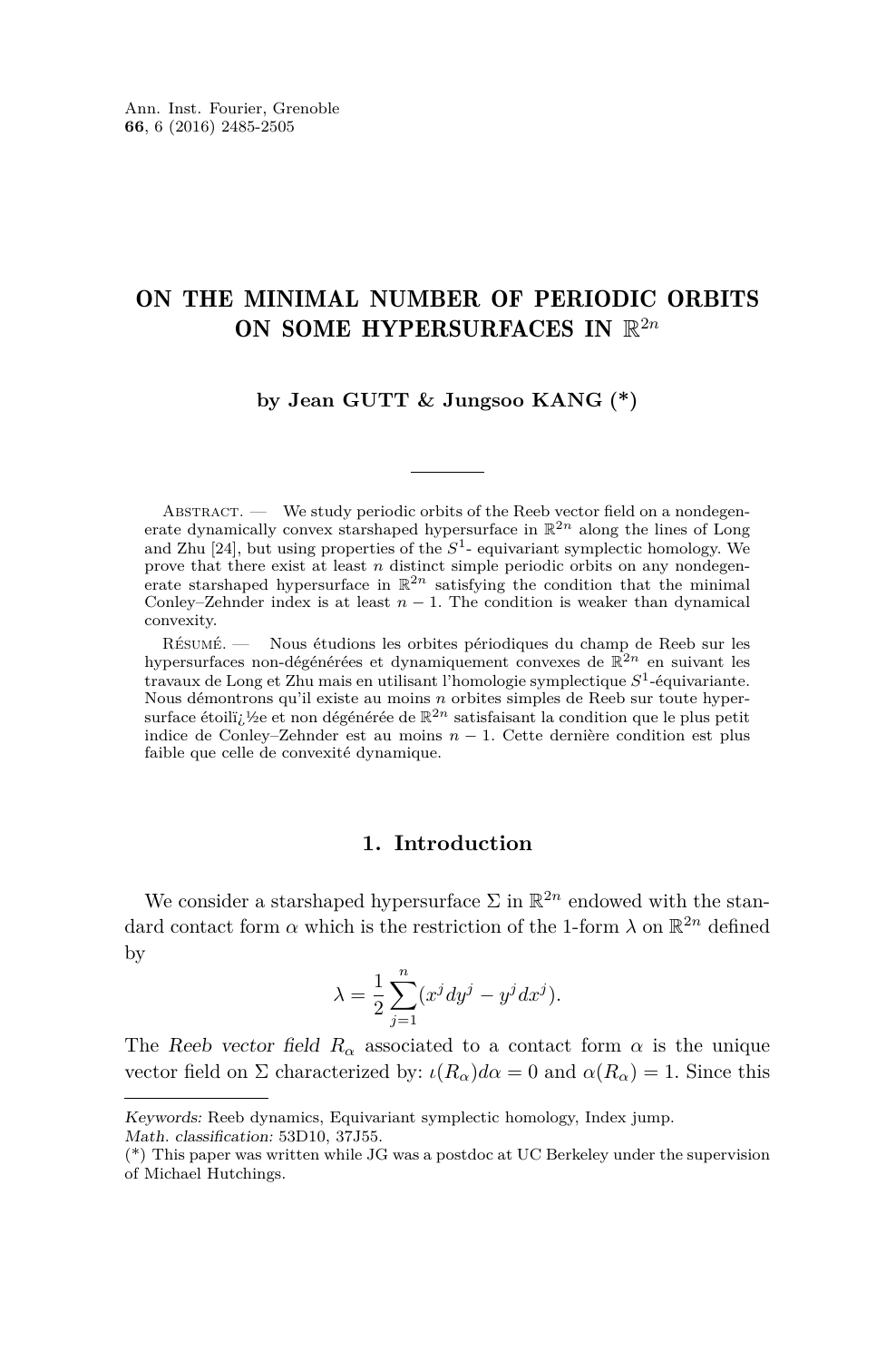vector field does not vanish anywhere, there are no fixed points of its flow, and periodic orbits are the most noticeable objects of its flow.

The existence of a periodic orbit is known from Rabinowitz [\[25\]](#page-21-1) and a long-standing question is to know the (minimal) number of geometrically distinct periodic orbits of  $(\Sigma, \alpha)$ . This question has been studied in depth in the lowest dimensional case, in which the question is nontrivial, i.e. for a hypersurface  $\Sigma \subset \mathbb{R}^4$  in [\[8,](#page-20-0) [12,](#page-20-1) [13,](#page-20-2) [17,](#page-20-3) [18,](#page-20-4) [19,](#page-20-5) [21\]](#page-21-2). It turns out that, in this case,  $(\Sigma, \alpha)$  carries at least two simple periodic orbits and if there are more than two simple periodic orbits, infinitely many of them are guaranteed generically. In higher dimensions, nearly all known multiplicity results concern hypersurfaces in  $\mathbb{R}^{2n}$  which satisfy some geometric conditions and appear in [\[2,](#page-20-6) [10,](#page-20-7) [11,](#page-20-8) [24,](#page-21-0) [32,](#page-21-3) [33\]](#page-21-4).

This paper is based on the approach due to Long and Zhu [\[24\]](#page-21-0). They prove a certain lower bound on the number of simple periodic orbits on a strictly convex hypersurface. In particular, they show that this lower bound equals *n* if the hypersurface is strictly convex and nondegenerate<sup>(1)</sup>. In their proof, strict convexity plays a role twice. First they use the fact that the index of periodic orbits behaves very well under iteration in the strictly convex case. We show here that this remains true under the more general assumption of dynamical convexity. Recall that  $(\Sigma, \alpha)$  is dynamically convex if every periodic orbit has Conley–Zehnder index at least  $n + 1$ ; this is the case whenever  $\Sigma$  is strictly convex. Secondly, they use a result of [\[10\]](#page-20-7) to get information about the interval where the indices of periodic orbits of  $(\Sigma, \alpha)$  sit. For this they use the Clarke dual action functional, which exists only when  $\Sigma$  is strictly convex. By using the positive  $S^1$ -equivariant symplectic homology instead, we observe that the idea of [\[24\]](#page-21-0) works under a weaker assumption and proves a stronger statement. We now state the results proven in this paper.

A simple periodic orbit is called even if the Conley–Zehnder indices of all its iterates have the same parity; or, equivalently, if the linearized Poincaré return map has a number of real negative eigenvalues which is a multiple of 4.

<span id="page-2-0"></span>THEOREM 1.1. — If a starshaped hypersurface  $(\Sigma, \alpha)$  in  $\mathbb{R}^{2n}$  is nondegenerate and dynamically convex, there are at least *n* even simple periodic orbits. Moreover if there are precisely n simple periodic orbits, all periodic orbits have different indices.

 $(1)$  A hypersurface is nondegenerate if all the periodic orbits are nondegenerate, i.e. 1 is not an eigenvalue of the linearized Poincaré return map; see Section [2.1](#page-4-0)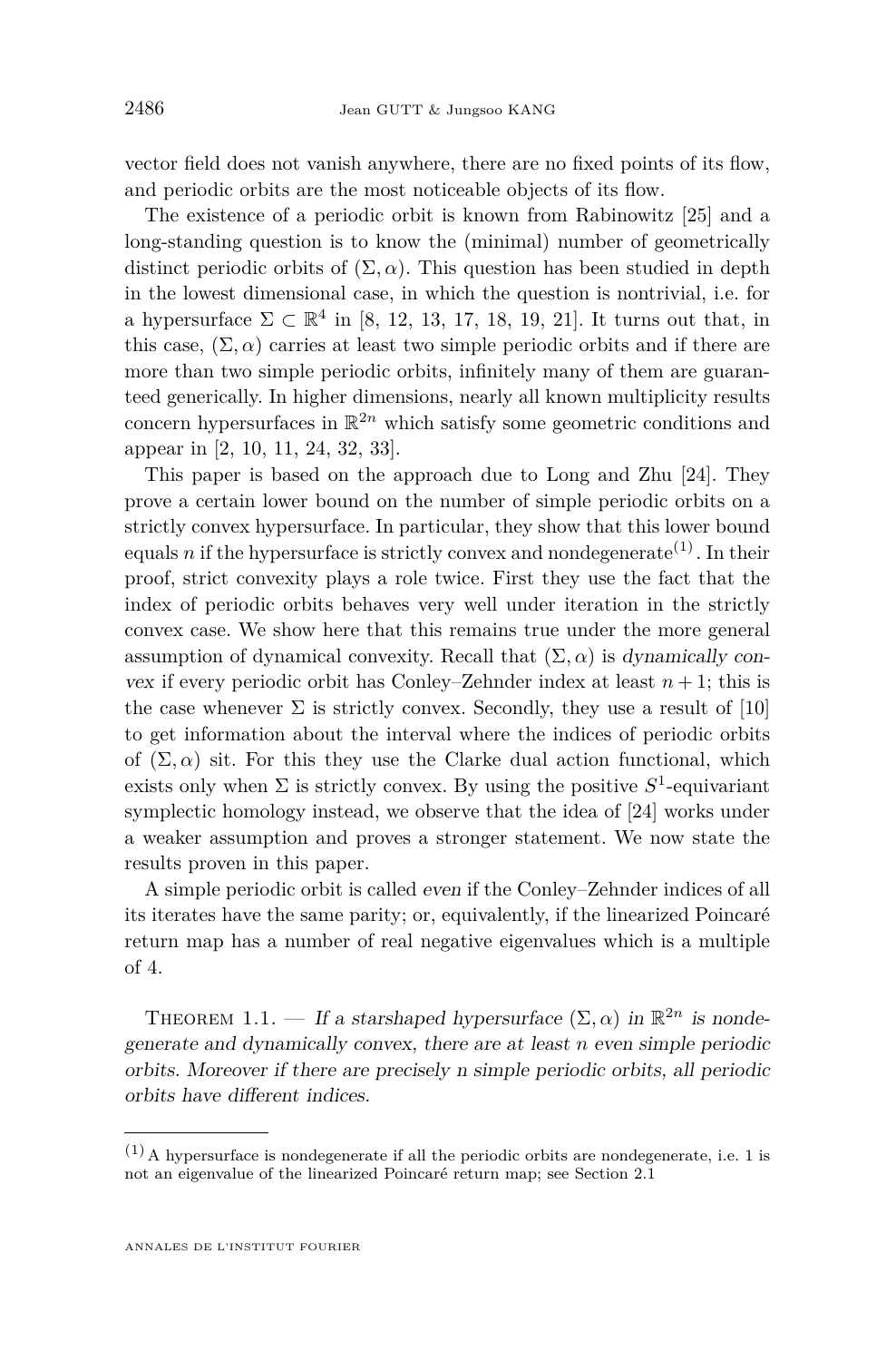This Theorem is proved in Section [3](#page-11-0) as Theorem [3.1,](#page-11-1) with the dynamical convexity assumption slightly weakened.

A diffeomorphism  $f : (\Sigma, \alpha) \to (\Sigma, \alpha)$  is called an *(anti-)strict contacto*morphism if  $f^*\alpha = \alpha$  (if  $f^*\alpha = -\alpha$ ). Next corollary directly follows from the fact that an (anti-)strict contactomorphism maps a periodic orbit  $\gamma$  to a periodic orbit  $\gamma' = f \circ \gamma$  (respectively  $\gamma'(t) = f(\gamma(T-t))$ ) with the same period *T* and the same Conley–Zehnder index.

COROLLARY  $1.2.$  — Suppose that a nondegenerate starshaped hypersurface  $(\Sigma, \alpha)$  in  $\mathbb{R}^{2n}$  is dynamically convex and possesses precisely *n* simple periodic orbits. If there is a (anti-)strict contactomorphism from  $(\Sigma, \alpha)$ to itself, all periodic orbits are invariant under it.

An interesting class of (anti-) strict contactomorphisms arises when the hypersurface  $\Sigma$  is invariant under a symmetry of  $(\mathbb{R}^{2n} = \mathbb{C}^n, \lambda)$ . For example, let  $f: \mathbb{C}^n \to \mathbb{C}^n$ ,  $(z_1, \ldots, z_n) \mapsto (e^{2q_1 \pi i} z_z, \ldots, e^{2q_n \pi i} z_n), q_1, \ldots, q_n \in \mathbb{N}$ or  $(z_1, \ldots, z_n) \mapsto (\bar{z}_1, \ldots, \bar{z}_n)$  and assume  $\Sigma$  is invariant under *f*, i.e.  $f(\Sigma) = \Sigma$ . Then the corollary yields that if there are precisely n periodic orbits, all of them are symmetric (i.e. invariant under the symmetry). In low dimensional cases, this result is proved in [\[22,](#page-21-5) [30\]](#page-21-6) for a particular symmetry, but without the nondegeneracy assumption.

A nondegenerate contact form  $\alpha$  is called *perfect* if the number of good periodic nondegenerate orbits with Conley Zehnder index *k* is equal to the dimension of the *k*-th positive  $S^1$ -equivariant symplectic homology group. The following corollary generalizes a result due to Gürel [\[14\]](#page-20-9). We note from Theorem [1.1](#page-2-0) that if  $(\Sigma, \alpha)$  is dynamically convex and has precisely *n* periodic orbits, it is perfect by degree reason (see Section [3\)](#page-11-0).

<span id="page-3-1"></span>COROLLARY 1.3. — Suppose that a nondegenerate contact form  $\alpha$  on a starshaped hypersurface  $\Sigma$  in  $\mathbb{R}^{2n}$  is perfect. Then there are precisely n even simple periodic orbits.

This is proved as Corollary [3.3](#page-12-0) in Section [3.](#page-11-0)

A natural question is whether dynamical convexity is necessary for multiplicity results. The following Theorem (proven as Theorem [3.4](#page-12-1) in Section [3\)](#page-11-0) is our partial answer.

<span id="page-3-0"></span>THEOREM 1.4. — Let  $(\Sigma, \alpha)$  be a nondegenerate starshaped hypersurface in  $\mathbb{R}^{2n}$  such that every periodic orbit has Conley-Zehnder index at least  $n-1$ . Then  $\Sigma$  possesses at least *n* simple periodic orbits.

We point out that every periodic geodesic flow of a Finsler *n*-sphere has at least Conley–Zehnder index  $n-1$  under a certain pinching condition.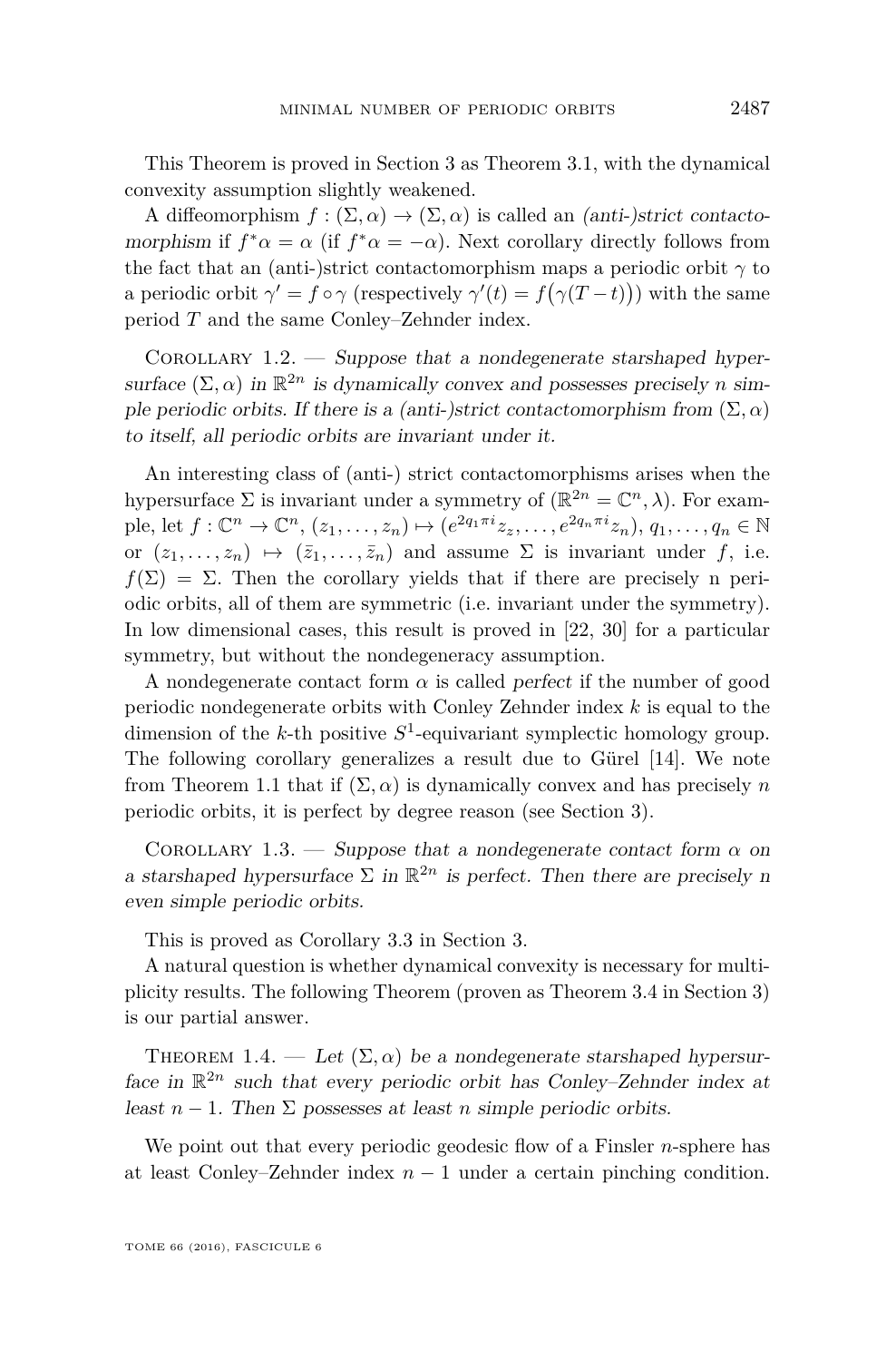Under this pinching condition and nondegeneracy, Wang [\[31,](#page-21-7) Theorem 1.2] proved a conjecture of Anosov on the number of periodic geodesics on Finsler spheres. The proof of Theorem [1.4](#page-3-0) can be used to give an alternative rather short proof of this result. This will be discussed in a future paper.

It is easy to show that every nondegenerate starshaped hypersurface in  $\mathbb{R}^{2n}$  has two periodic orbits, see for example [\[14,](#page-20-9) [20\]](#page-20-10). The following statement shows that if two periodic orbits on  $(\Sigma, \alpha)$  do not satisfy a certain action-index resonance relation, there has to be a third one. This can be thought of as a generalisation of a theorem due to Ekeland and Hofer [\[10,](#page-20-7) Corollary 1] (or see [\[9,](#page-20-11) Corollary V.3.17]).

<span id="page-4-1"></span>PROPOSITION 1.5. — Let  $(\Sigma, \alpha)$  be a nondegenerate starshaped hypersurface in  $\mathbb{R}^{2n}$ , for *n* odd, with two simple periodic orbits  $\gamma$  and  $\delta$ . Then  $\Sigma$ carries another simple periodic orbit unless

<span id="page-4-2"></span>(1.1) 
$$
\frac{\mathcal{A}(\gamma)}{\widehat{\mu}_{\text{CZ}}(\gamma)} = \frac{\mathcal{A}(\delta)}{\widehat{\mu}_{\text{CZ}}(\delta)}
$$

where  $\hat{\mu}_{CZ}$  and  $\hat{\mathcal{A}}$  stand for the mean Conley–Zehnder index and the action respectively.

The rest of the paper is divided into three sections. Section [2.1](#page-4-0) is devoted to Long's index iteration formula and gives a proof of our slight generalisation of the common index jump Theorem due to Long and Zhu. In Section [2.2,](#page-10-0) we recall the properties of positive  $S^1$ -equivariant symplectic homology that we need. Section [3](#page-11-0) contains the proofs of Theorem [1.1,](#page-2-0) Corollary [1.3,](#page-3-1) and Theorem [1.4.](#page-3-0) Section [4](#page-15-0) is entirely devoted to the proof of Proposition [1.5.](#page-4-1)

#### **Acknowledgements**

JG thanks Peter Albers for his kind and fruitful hospitality in Münster and acknowledges support from the BAEF. JK is supported by DFG grant KA 4010/1-1.

#### **2. The main tools**

#### **2.1. Index iterations**

<span id="page-4-0"></span>The Conley–Zehnder index associates an integer to any continuous path  $\psi$  defined on the interval [0,1] with values in the group  $Sp(\mathbb{R}^{2n-2})$  of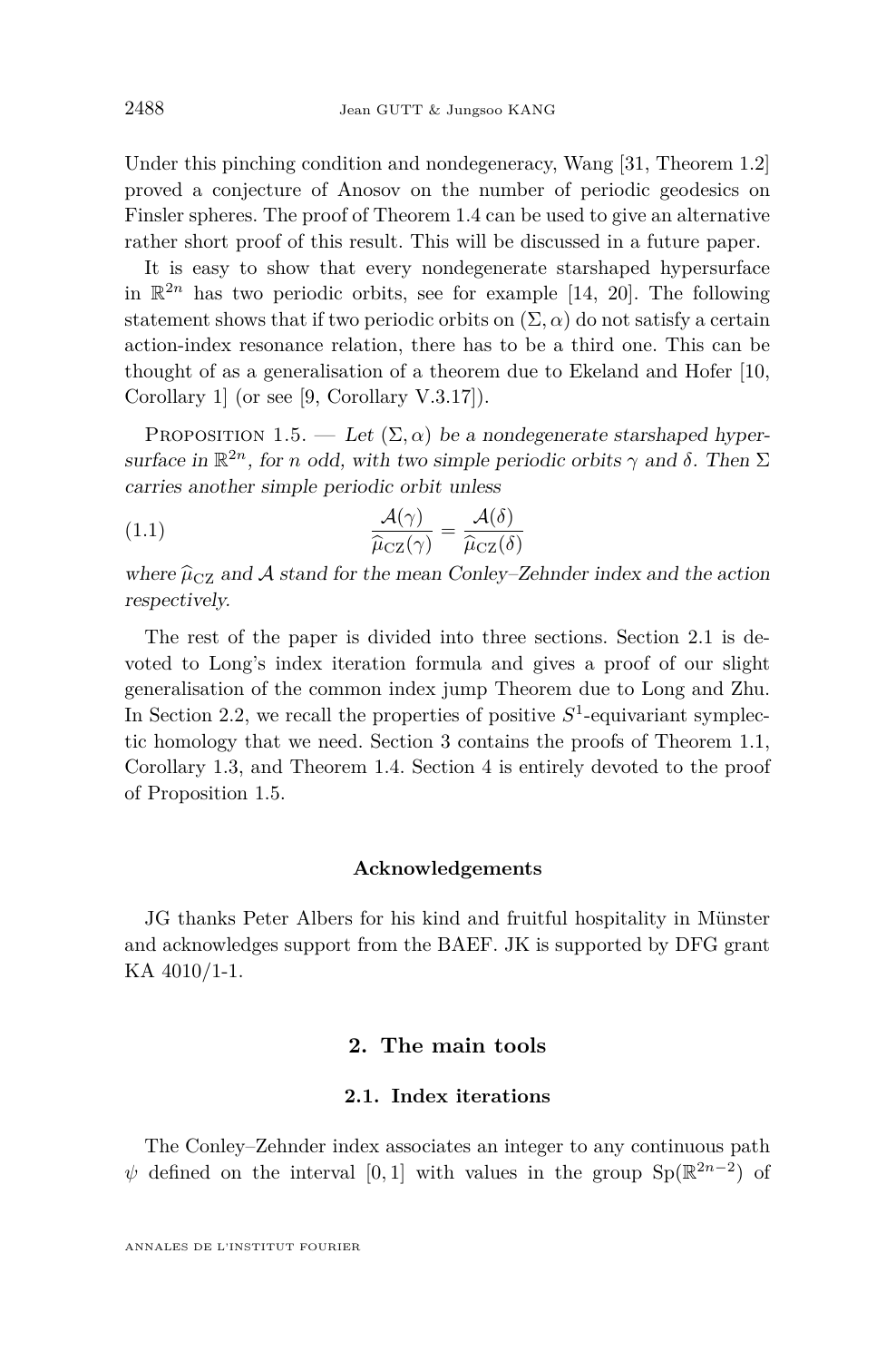$2(n-1) \times 2(n-1)$  symplectic matrices, starting from the identity and ending at a matrix which does not admit 1 as an eigenvalue. This index is used, for instance, in the definition of the grading of Floer homology theories. If the path  $\psi$  were a loop with values in the unitary group, one could define an integer by looking at the degree of the loop in the circle defined by the (complex) determinant -or an integer power of it. One uses a continuous map  $\rho$  from the symplectic group  $Sp(\mathbb{R}^{2n-2})$  into  $S^1$  and an "admissible" extension of  $\psi$  to a path  $\widetilde{\psi} : [0,2] \to \text{Sp}(\mathbb{R}^{2n-2})$  in such a way that  $\rho^2 \circ \psi : [0, 2] \to S^1$  is a loop. The Conley–Zehnder index of  $\psi$  is defined as the degree of this loop

$$
\mu_{\text{CZ}}(\psi) := \deg(\rho^2 \circ \widetilde{\psi}).
$$

Let  $\phi^t$  denotes the flow of the Reeb vector field  $R_\alpha$  on a starshaped hypersurface  $\Sigma$  in  $\mathbb{R}^{2n}$  endowed with the standard contact form  $\alpha$ . The linearized flow  $T\phi^t$  respects the splitting  $T\Sigma = \mathbb{R}R_\alpha \oplus \ker \alpha$ , we have  $T\phi^t|_{\ker \alpha}$ : ker  $\alpha \to \ker \alpha$ . Throughout the paper we assume that all the periodic orbits (including all iterates) are nondegenerate; this means that 1 is not an eigenvalue of the linearized Poincaré return map  $T\phi^T|_{\ker\alpha}(\gamma(0))$  of a periodic orbit  $\gamma : [0, T] \to (\Sigma, \alpha)$  with  $\gamma(0) = \gamma(T)$  and  $\dot{\gamma}(t) = R_\alpha(\gamma(t)).$ The Conley–Zehnder index of a periodic orbit *γ* is defined by

$$
\mu_{\text{CZ}}(\gamma) := \mu_{\text{CZ}}(\psi_{\gamma})
$$

where  $\psi_{\gamma}(t) \in \text{Sp}(\mathbb{R}^{2n-2})$ ,  $t \in [0,1]$  is the linearized flow  $T\phi^{Tt}|_{\text{ker }\alpha}(\gamma(0))$ expressed in a symplectic trivialization of ker  $\alpha$  along  $\gamma$  extendable over a capping disk of  $\gamma$ . For a complete presentation of the Conley–Zehnder index we refer to [\[1,](#page-20-12) [7,](#page-20-13) [15,](#page-20-14) [23,](#page-21-8) [26,](#page-21-9) [27\]](#page-21-10). The mean Conley–Zehnder index of a periodic orbit  $\gamma$  is defined to be

$$
\widehat{\mu}_{\text{CZ}}(\gamma) := \lim_{k \to \infty} \frac{\mu_{\text{CZ}}(\gamma^k)}{k}.
$$

To begin with, we recall Long's index iteration formula in the nondegenerate case, and immediate consequences of this formula which are used in the proofs of our results; the proof of this theorem can be found in [\[23,](#page-21-8) Section 8.3 or in [\[20,](#page-20-10) Theorem 3.2].

<span id="page-5-0"></span>THEOREM 2.1 ([\[23\]](#page-21-8)). — Given a nondegenerate periodic orbit  $\gamma$ , so that all its iterates are nondegenerate, there exist an integer  $p \in \mathbb{Z}$ , an integer  $q \in [0, n-1]$  and *q* irrational numbers  $\theta_i$  in [0,1], such that, for any positive integer  $\ell \in \mathbb{N}$ , the Conley–Zehnder index of the  $\ell$ -th iterate of  $\gamma$  is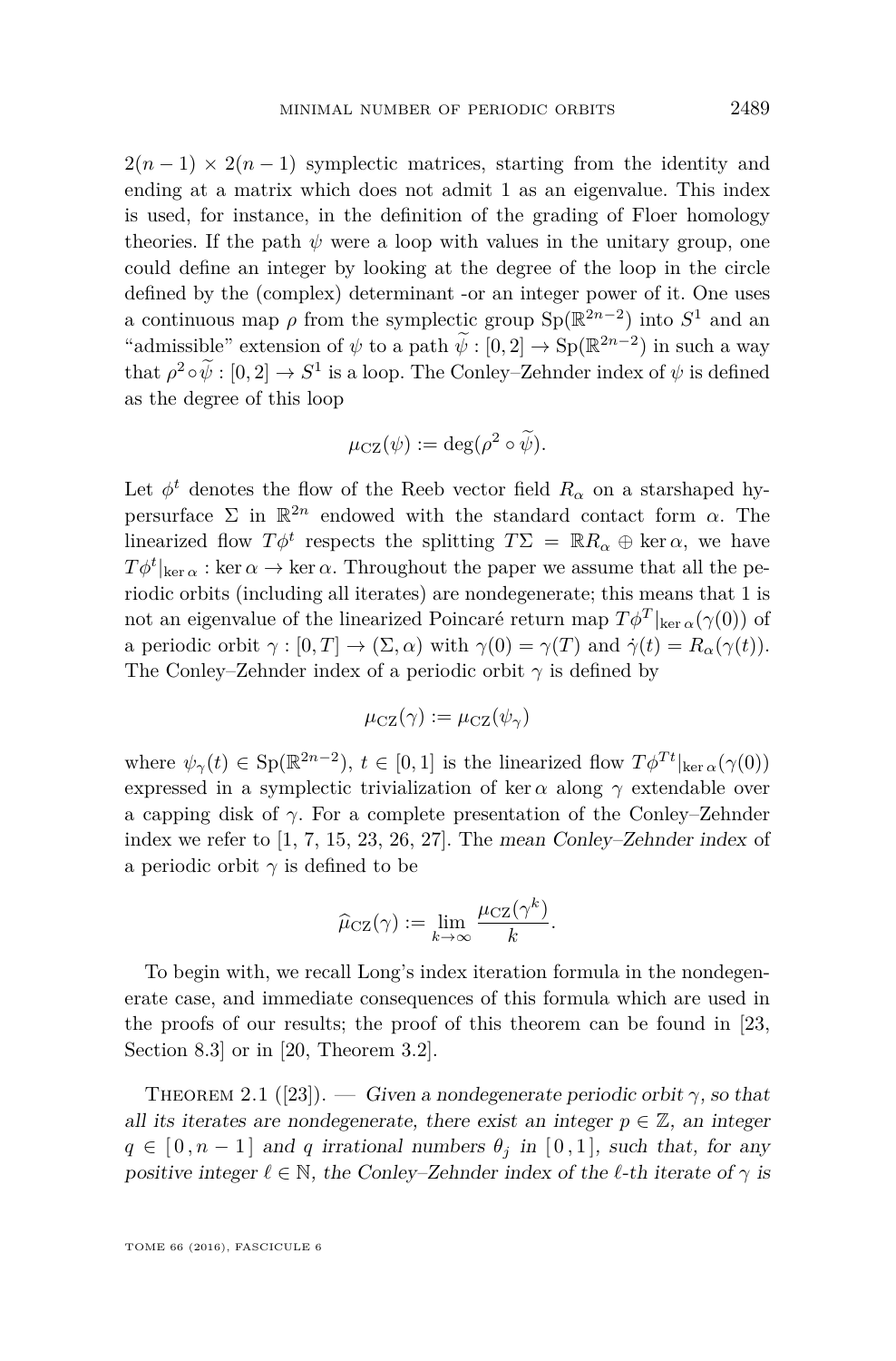given by

<span id="page-6-2"></span>(2.1) 
$$
\mu_{\text{CZ}}(\gamma^{\ell}) = \ell p + 2 \sum_{j=1}^{q} \lfloor \ell \theta_j \rfloor + q
$$

where  $|r|$  denotes the largest integer which is lower or equal to *r*, and where  $q$  can be  $n-1$  only when  $p$  is even. In particular,

<span id="page-6-1"></span>(2.2) 
$$
\mu_{\text{CZ}}(\gamma) = p + q, \quad \widehat{\mu}_{\text{CZ}}(\gamma) = p + 2 \sum_{j=1}^{q} \theta_j,
$$

and

<span id="page-6-0"></span>(2.3) 
$$
\left|\mu_{\text{CZ}}(\gamma^{\ell}) - \ell \,\widehat{\mu}_{\text{CZ}}(\gamma)\right| < n-1.
$$

Moreover if  $\mu_{CZ}(\gamma) \geq n-1+c$  for some  $c \in \mathbb{N} \cup \{0\}$ , then  $p \geq c$  and  $\mu_{\text{CZ}}(\gamma^{\ell+1}) \geq \mu_{\text{CZ}}(\gamma^{\ell}) + c$ . The Conley–Zehnder indices of all even (resp. odd) iterates of a periodic orbit have the same parity.

An alternative way to see [\(2.3\)](#page-6-0) is presented in [\[27,](#page-21-10) Lemma 3.4].

The following theorem, called the common index jump theorem due to Long and Zhu [\[24,](#page-21-0) Theorem 4.3], is a key tool of the paper. We include a proof of the theorem stated below, because their idea in fact proves a slightly generalised statement which will be used later in the paper. In the original proof, they used Bott's iteration formula and included the degenerate case; here we treat the nondegenerate case which is simple enough for a proof only using Long's iteration formula.

<span id="page-6-3"></span>THEOREM 2.2 ([\[24\]](#page-21-0)). — Let  $\gamma_1, \ldots, \gamma_k$  be simple periodic orbits on a given contact manifold of dimension 2*n*−1. Assume that all the iterates of the periodic orbits are nondegenerate and that all the mean indices of the periodic orbits are positive;  $\hat{\mu}_{CZ}(\gamma_i) > 0$  for all  $i \in [0, k]$ . Then, for any given  $M \in \mathbb{N}$ , there exist infinitely many  $N \in \mathbb{N}$  and  $(m_1, \ldots, m_k) \in \mathbb{N}^k$ such that for any  $m \in \{1, \ldots, M\}$ 

$$
\mu_{\text{CZ}}(\gamma_i^{2m_i - m}) = 2N - \mu_{\text{CZ}}(\gamma_i^m) \text{ and } \mu_{\text{CZ}}(\gamma_i^{2m_i + m}) = 2N + \mu_{\text{CZ}}(\gamma_i^m)
$$
  
and

 $\overline{a}$ 

$$
2N - (n-1) \le \mu_{\text{CZ}}(\gamma_i^{2m_i}) \le 2N + (n-1).
$$

*Proof.* — Let *v* be the vector in  $\mathbb{R}^{k+\sum_{i=1}^{k} q_i}$  defined by

$$
v := \left(\frac{1}{\widehat{\mu}_{\text{CZ}}(\gamma_1)}, \dots, \frac{1}{\widehat{\mu}_{\text{CZ}}(\gamma_k)}, \dots, \frac{\theta_{1,q_1}}{\widehat{\mu}_{\text{CZ}}(\gamma_1)}, \dots, \frac{\theta_{2,1}}{\widehat{\mu}_{\text{CZ}}(\gamma_1)}, \frac{\theta_{2,1}}{\widehat{\mu}_{\text{CZ}}(\gamma_2)}, \dots, \frac{\theta_{k,q_k}}{\widehat{\mu}_{\text{CZ}}(\gamma_k)}\right).
$$

ANNALES DE L'INSTITUT FOURIER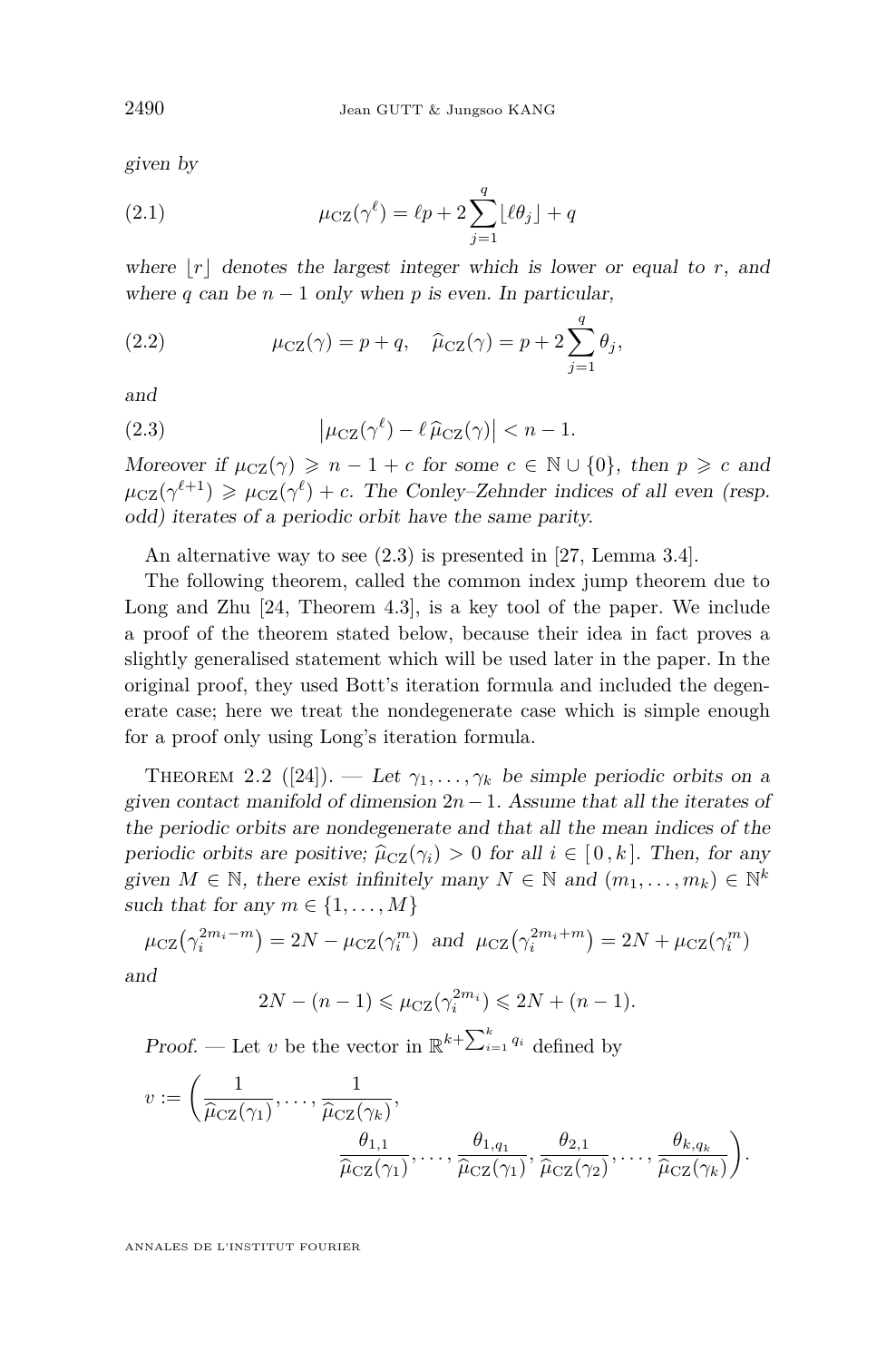where  $\mu_{\text{CZ}}(\gamma_i^{\ell}) = \ell p_i + 2\sum_{j=1}^{q_i} \lfloor \ell \theta_{i,j} \rfloor + q_i$ . Consider the closure of the projection on the torus  $T^{k+\sum_{i=1}^k q_i} = \mathbb{R}^{k+\sum_{i=1}^k q_i} / \mathbb{Z}^{k+\sum_{i=1}^k q_i}$  of the set  ${k'v}_{k' \in \mathbb{N}}$ ; it is a closed subgroup of the torus  $T^{k+\sum_{i=1}^{k} q_i}$ . Hence any neighbourhood of the neutral element of the torus contains the image of an infinite number of elements of the set  $\{k'v\}_{k' \in \mathbb{N}}$ . Hence, if we denote by [*a*] the non integer part of *a*,  $[a] := a - |a|$ , for any given  $\epsilon > 0$ , there exist infinitely many  $N \in \mathbb{N}$  such that all

$$
\left[\frac{N\theta_{i,j}}{\widehat{\mu}_{\text{CZ}}(\gamma_i)}\right] \text{ and } \left[\frac{N}{\widehat{\mu}_{\text{CZ}}(\gamma_i)}\right] \text{ are in } [0,\epsilon[ \text{ or in } ]1-\epsilon,1[.
$$

With *N* as above, if  $\left[\frac{N}{\sigma}\right]$  $\mu_{\text{CZ}}(\gamma_i)$ is in  $[0, \epsilon]$  define  $m_i := \frac{N}{\sqrt{N}}$  $\mu_{\text{CZ}}(\gamma_i)$ | and  $\eta_i = 1$ . Then

$$
[2m_i \theta_{i,j}] = \left[ \left( \frac{N}{\hat{\mu}_{\text{CZ}}(\gamma_i)} \right) 2\theta_{i,j} \right] = \left[ \frac{2N\theta_{i,j}}{\hat{\mu}_{\text{CZ}}(\gamma_i)} - \left( \frac{N}{\hat{\mu}_{\text{CZ}}(\gamma_i)} \right) 2\theta_{i,j} \right]
$$
  
lies in  $[0, 4\epsilon \lfloor \cup \rfloor 1 - 4\epsilon, 1[$ . If  $\left[ \frac{N}{\hat{\mu}_{\text{CZ}}(\gamma_i)} \right]$  is in  $] 1 - \epsilon, 1[$ , define  $m_i := -\left\lfloor \frac{-N}{\hat{\mu}_{\text{CZ}}(\gamma_i)} \right\rfloor$   
and  $\eta_i = -1$ . Then

$$
[2m_i \theta_{i,j}] = \left[ -\left\lfloor \frac{-N}{\widehat{\mu}_{\text{CZ}}(\gamma_i)} \right\rfloor 2\theta_{i,j} \right] = \left[ \frac{2N\theta_{i,j}}{\widehat{\mu}_{\text{CZ}}(\gamma_i)} + \left\lfloor \frac{-N}{\widehat{\mu}_{\text{CZ}}(\gamma_i)} \right\rfloor 2\theta_{i,j} \right]
$$

lies in  $[0, 4\epsilon] \cup [1-4\epsilon, 1]$ . Observe that  $\sqrt{\frac{-N}{\epsilon}}$  $\mu$ CZ $(\gamma_i)$ is in  $[0, \epsilon]$ . Hence, with our definitions, we always have

<span id="page-7-0"></span>
$$
(2.4) \quad \left[\frac{\eta_i N}{\hat{\mu}_{\text{CZ}}(\gamma_i)}\right] \in [0, \epsilon[, \quad m_i := \eta_i \left[\frac{\eta_i N}{\hat{\mu}_{\text{CZ}}(\gamma_i)}\right],
$$
\n
$$
\text{and } \left[2m_i \theta_{i,j}\right] \in [0, 4\epsilon[ \ \cup \ ] \ 1 - 4\epsilon, 1[.
$$

For each  $i \in \{1, \ldots, m\}$ , we denote by  $\mathcal{E}_i$  the set

$$
\mathcal{E}_i := \left\{ j \in \{1, \ldots, q_i\} \, \middle| \, [2m_i \theta_{i,j}] \in [0, 4\epsilon] \right\}
$$

and by  $\mathcal{E}_i^c$  its complementary  $(\mathcal{E}_i^c := \{1, \ldots, q_i\} \setminus \mathcal{E}_i)$ .

Given a positive integer M we pick the  $\epsilon$  such that

$$
4\epsilon < \min\left\{\theta_{i,j}, \left[2\theta_{i,j}\right], \ldots, \left[M\theta_{i,j}\right], 1-\theta_{i,j}, \left[1-2\theta_{i,j}\right], \ldots, \right.\\\left.\ldots, \left[1-M\theta_{i,j}\right]\right], \frac{1}{6q_i}, \frac{1}{\hat{\mu}_{\text{CZ}}(\gamma_i)} \Big|\,\forall i, j \right\}.
$$

For any N corresponding as above to this  $\epsilon$  and with the corresponding  $m_i$ , we have,

$$
\left[2m_i\theta_{i,j}\right] < 4\epsilon \quad \forall j \in \mathcal{E}_i \quad \text{ and } \quad 1 - \left[2m_i\theta_{i,j}\right] < 4\epsilon \quad \forall j \in \mathcal{E}_i^c.
$$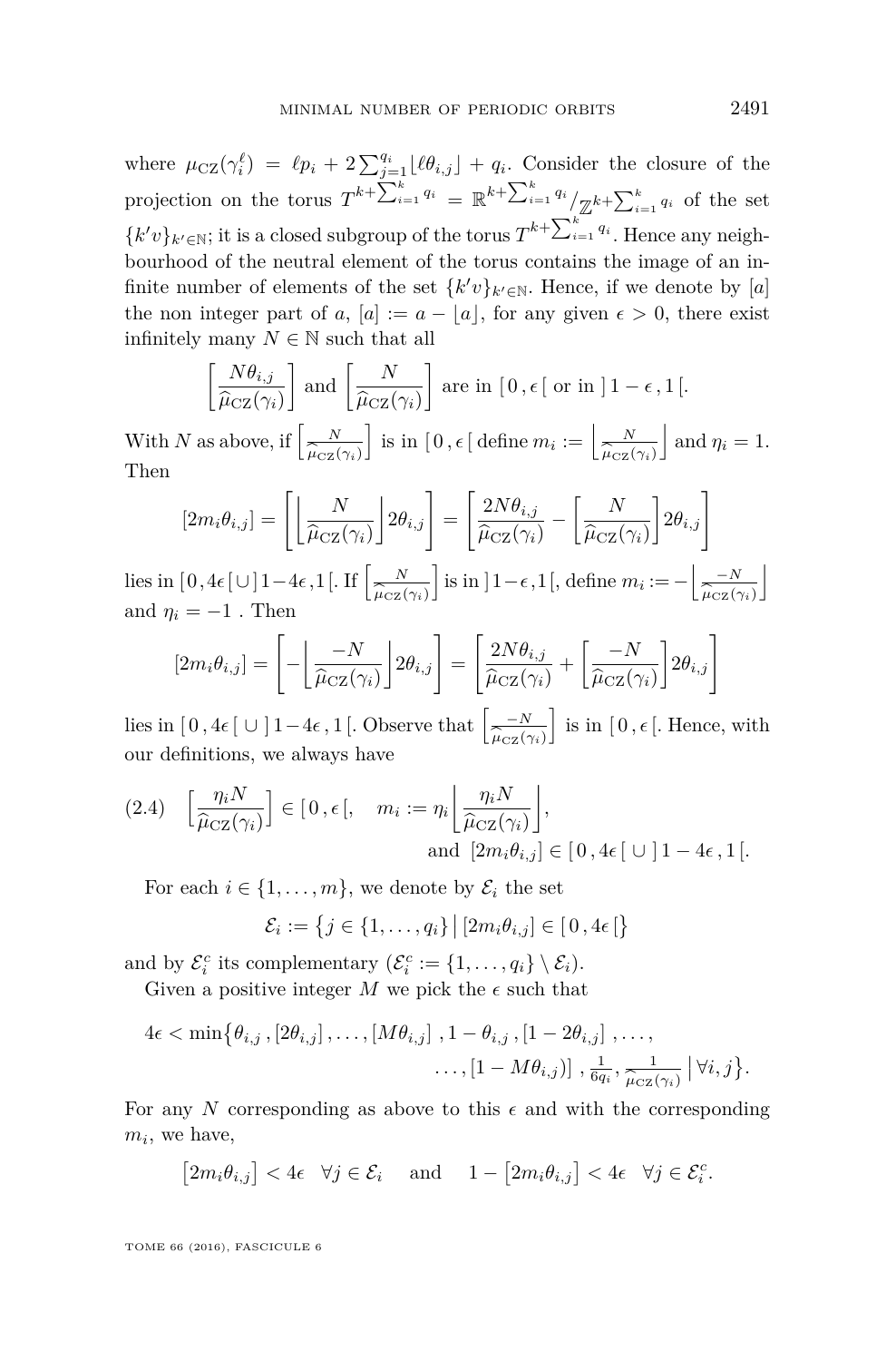Thus we have  $\left[2m_i\theta_{i,j}\right] - \theta_{i,j} < 4\epsilon - \theta_{i,j} < 0$  and  $\left[2m_i\theta_{i,j}\right] + \theta_{i,j} < 1$  for  $\text{all } j \in \mathcal{E}_i \text{, and } \left[ 2m_i \theta_{i,j} \right] - \theta_{i,j} > 1 - 4\epsilon - \theta_{i,j} > 0 \text{ and } \left[ 2m_i \theta_{i,j} \right] + \theta_{i,j} > 0$  $1 - 4\epsilon + \theta_{i,j} > 1$  for all  $j \in \mathcal{E}_i^c$ , so that

<span id="page-8-0"></span>
$$
\begin{cases}\n[2m_i\theta_{i,j}] = [(2m_i - 1)\theta_{i,j}] \text{ and } & \text{for } j \in \mathcal{E}_i^c, \\
[2m_i\theta_{i,j}] = [(2m_i - 1)\theta_{i,j}] + \theta_{i,j} & \text{for } j \in \mathcal{E}_i^c,\n\end{cases}
$$
\n
$$
\begin{cases}\n[2m_i\theta_{i,j}] = [(2m_i - 1)\theta_{i,j}] + 1 \text{ and } & \text{for } j \in \mathcal{E}_i, \\
[2m_i\theta_{i,j}] = [(2m_i - 1)\theta_{i,j}] + \theta_{i,j} - 1 & \text{for } j \in \mathcal{E}_i,\n\end{cases}
$$
\n
$$
\begin{cases}\n[2m_i\theta_{i,j}] = [(2m_i + 1)\theta_{i,j}] \text{ and } & \text{for } j \in \mathcal{E}_i, \\
[2m_i\theta_{i,j}] = [(2m_i + 1)\theta_{i,j}] - 1 \text{ and } & \text{for } j \in \mathcal{E}_i^c.\n\end{cases}
$$
\n
$$
\begin{cases}\n[2m_i\theta_{i,j}] = [(2m_i + 1)\theta_{i,j}] - 1 \text{ and } & \text{for } j \in \mathcal{E}_i^c.\n\end{cases}
$$

Equation [\(2.2\)](#page-6-1) reads  $\hat{\mu}_{CZ}(\gamma_i) = p_i + 2\sum_{j=1}^{q_i} \theta_{i,j}$  and yields:

$$
2m_i p_i + 2 \sum_{j=1}^{q_i} \lfloor 2m_i \theta_{i,j} \rfloor = 2m_i \widehat{\mu}_{CZ}(\gamma_i) + 2 \sum_{j=1}^{q_i} \left( \lfloor 2m_i \theta_{i,j} \rfloor - 2m_i \theta_{i,j} \right)
$$

$$
= \eta_i \left\lfloor \frac{\eta_i N}{\widehat{\mu}_{CZ}(\gamma_i)} \right\rfloor 2\widehat{\mu}_{CZ}(\gamma_i) - 2 \sum_{j=1}^{q_i} \lfloor 2m_i \theta_{i,j} \rfloor
$$

$$
= 2N - \eta_i \left[ \frac{\eta_i N}{\widehat{\mu}_{CZ}(\gamma_i)} \right] 2\widehat{\mu}_{CZ}(\gamma_i) - 2 \sum_{j=1}^{q_i} \lfloor 2m_i \theta_{i,j} \rfloor;
$$

with our choices of  $\epsilon$ , *N m<sub>i</sub>*'s and  $\eta$ <sub>*i*</sub>'s, using [\(2.4\)](#page-7-0) and the fact that the  $\hat{\mu}_{CZ}(\gamma_i)$ 's are positive, we have

$$
\left| 2m_i p_i + 2 \sum_{j=1}^{q_i} \lfloor 2m_i \theta_{i,j} \rfloor - 2N + 2 \# \mathcal{E}_i^c \right|
$$
  
\n
$$
\leq 2 \sum_{j \in \mathcal{E}_i^c} \left( 1 - \left[ 2m_i \theta_{i,j} \right] \right) + 2 \sum_{j \in \mathcal{E}_i} \left( \left[ 2m_i \theta_{i,j} \right] \right) + \left[ \frac{\eta_i N}{\hat{\mu}_{\text{CZ}}(\gamma_i)} \right] 2\hat{\mu}_{\text{CZ}}(\gamma_i)
$$
  
\n
$$
< 8\epsilon \# \mathcal{E}_i^c + 8\epsilon \# \mathcal{E}_i + 2\epsilon \hat{\mu}_{\text{CZ}}(\gamma_i) = 8q^i \epsilon + 2\hat{\mu}_{\text{CZ}}(\gamma_i)\epsilon < 1.
$$

Since the difference of two integers is still an integer, this in turn implies

<span id="page-8-1"></span>(2.6) 
$$
2m_i p_i + 2 \sum_{j=1}^{q_i} \lfloor 2m_i \theta_{i,j} \rfloor = 2N - 2 \# \mathcal{E}_i^c.
$$

Equation [\(2.1\)](#page-6-2) gives  $\mu_{\text{CZ}}(\gamma_i^{2m_i}) = 2m_i p_i + 2 \sum_{j=1}^{q_i} \lfloor 2m_i \theta_{i,j} \rfloor + q_i$ ; hence  $\mu_{\text{CZ}}(\gamma_i^{2m_i}) = 2N - 2\#\mathcal{E}_i^c + q_i \in [2N - (n-1), 2N + (n-1)]$ 

ANNALES DE L'INSTITUT FOURIER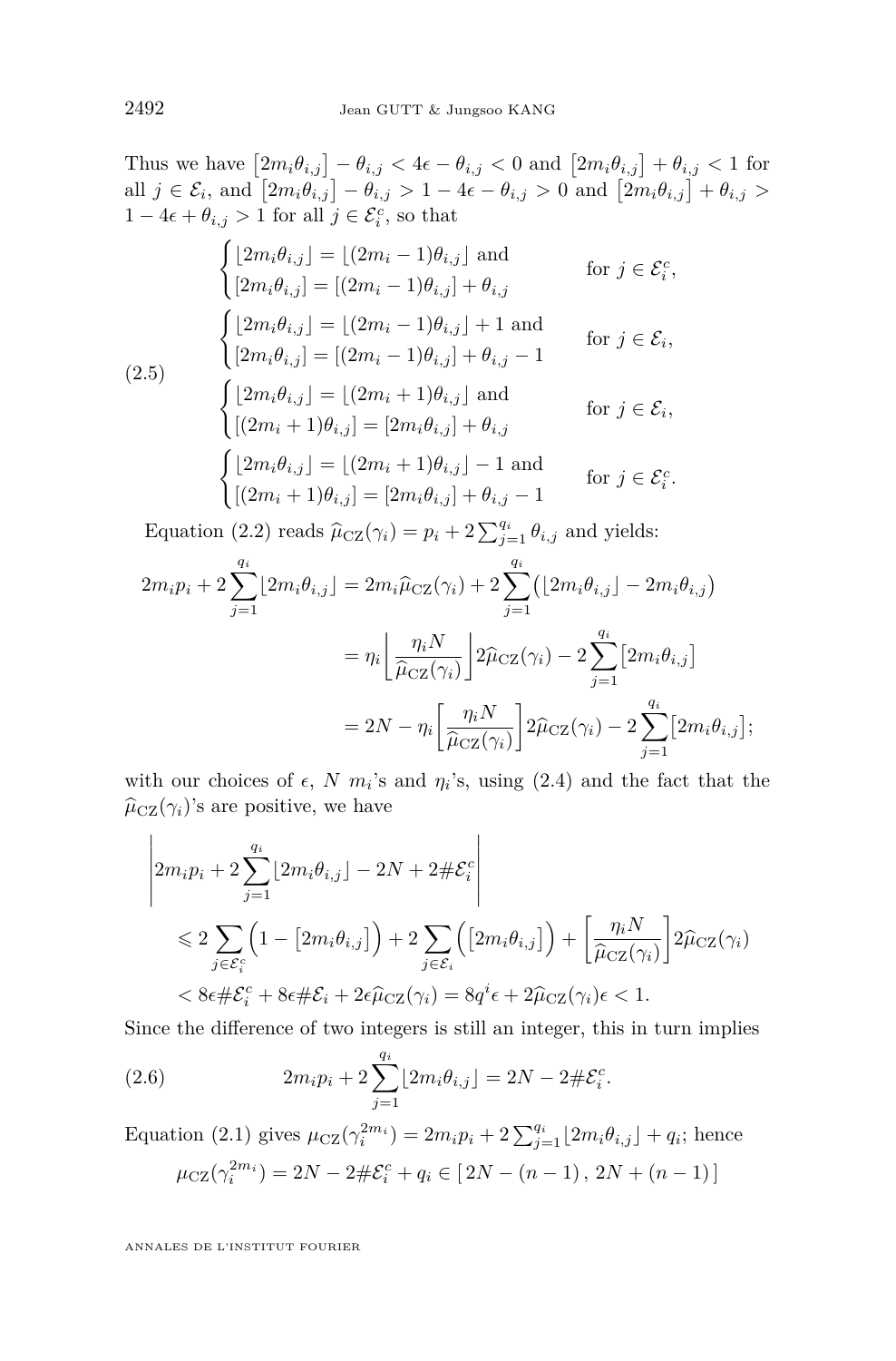and this proves the last part of the statement. We now compute  $\mu_{\text{CZ}}(\gamma_i^{2m_i\pm 1})$ , using equation [\(2.1\)](#page-6-2) and relations [\(2.5\)](#page-8-0) and [\(2.6\)](#page-8-1):

$$
\mu_{\text{CZ}}(\gamma_i^{2m_i-1}) = 2m_i p_i - p_i + 2 \sum_{j=1}^{q_i} \lfloor (2m_i - 1)\theta_{i,j} \rfloor + q_i
$$
  
= 2N + 2 \sum\_{j=1}^{q\_i} \left( \lfloor (2m\_i - 1)\theta\_{i,j} \rfloor - \lfloor 2m\_i \theta\_{i,j} \rfloor \right) - p\_i + q\_i - 2 \# \mathcal{E}\_i^c  
= 2N + 2 \sum\_{j \in \mathcal{E}\_i} (-1) - p\_i + q\_i - 2 \# \mathcal{E}\_i^c = 2N - p\_i - q\_i  
= 2N - \mu\_{\text{CZ}}(\gamma\_i)

and

$$
\mu_{\text{CZ}}(\gamma_i^{2m_i+1}) = 2m_i p_i + p_i + 2 \sum_{j=1}^{q_i} \lfloor (2m_i + 1)\theta_{i,j} \rfloor + q_i
$$
  
=  $2N + 2 \sum_{j=1}^{q_i} \left( \lfloor (2m_i + 1)\theta_{i,j} \rfloor - \lfloor 2m_i \theta_{i,j} \rfloor \right) + p_i + q_i - 2 \# \mathcal{E}_i^c$   
=  $2N + 2 \sum_{j \in \mathcal{E}_i^c} 1 + p_i + q_i - 2 \# \mathcal{E}_i^c = 2N + \mu_{\text{CZ}}(\gamma_i).$ 

More generally, for any positive integer  $1 \leq m \leq M$ , we have

$$
\mu_{\text{CZ}}(\gamma_i^{2m_i+m}) = 2m_i p_i + m p_i + 2 \sum_{j=1}^{q_i} \lfloor (2m_i + m)\theta_{i,j} \rfloor + q_i
$$
  
\n
$$
= 2N + 2 \sum_{j=1}^{q_i} \Big( \lfloor (2m_i + m)\theta_{i,j} \rfloor - \lfloor 2m_i \theta_{i,j} \rfloor \Big) + mp_i + q_i - 2 \# \mathcal{E}_i^c
$$
  
\n
$$
= 2N + mp_i + 2 \sum_{j=1}^{q_i} \Big( \lfloor (2m_i + m)\theta_{i,j} \rfloor - \lfloor (2m_i + 1)\theta_{i,j} \rfloor \Big) + q_i
$$
  
\n
$$
= 2N + mp_i + 2 \sum_{j=1}^{q_i} \Big( \lfloor (2m_i + 1)\theta_{i,j} \rfloor + (m - 1)\theta_{i,j} \rfloor \Big) + q_i
$$
  
\n
$$
= 2N + mp_i + 2 \sum_{j=1}^{q_i} \lfloor m\theta_{i,j} \rfloor + q_i = 2N + \mu_{\text{CZ}}(\gamma_i^m)
$$

In the fourth equality we used the identity

 $[a + b] = [a] + [a] + b$ ,  $\forall a, b \in \mathbb{R}$  hence  $[a + b] - [a] = [(a] + b]$ for  $a = (2m_i + 1)\theta_{i,j}$  and  $b = (m-1)\theta_{i,j}$ . For the last equality we compute that if  $j \in \mathcal{E}_i$ ,

$$
\left\lfloor \left[ (2m_i+1)\theta_{i,j} \right] + (m-1)\theta_{i,j} \right\rfloor = \left\lfloor \left[ 2m_i\theta_{i,j} \right] + m\theta_{i,j} \right\rfloor = \left\lfloor m\theta_{i,j} \right\rfloor
$$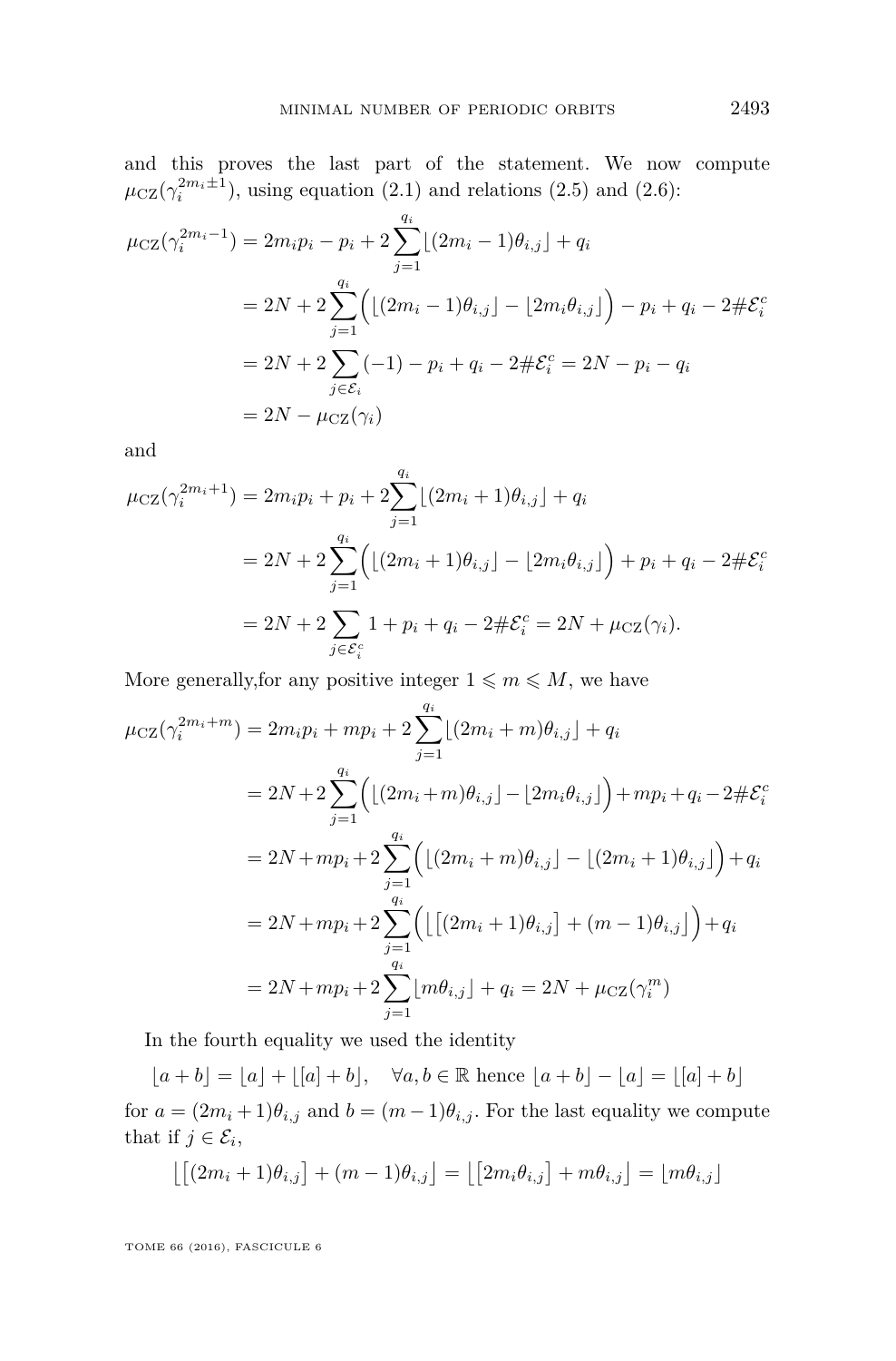using [\(2.5\)](#page-8-0) and the fact that  $[m\theta_{i,j}] + [2m_i \theta_{i,j}] < [m\theta_{i,j}] + 4\epsilon < 1$ . If  $j \in \mathcal{E}_i^c$ ,

$$
\left\lfloor \left[ (2m_i+1)\theta_{i,j} \right] + (m-1)\theta_{i,j} \right\rfloor = \left\lfloor m\theta_{i,j} - 1 + \left[ 2m_i\theta_{i,j} \right] \right\rfloor = \left\lfloor m\theta_{i,j} \right\rfloor
$$

using again [\(2.5\)](#page-8-0) and the fact that  $1 - [2m_i\theta_{i,j}] < 4\epsilon < 1 - [m\theta_{i,j}]$ . The computation for  $\mu_{\text{CZ}}(\gamma_i^{2m_i-m})$  is analogous.

#### **2.2. Positive** *S* 1 **-equivariant symplectic homology**

<span id="page-10-0"></span>Symplectic homology is defined for a compact symplectic manifold with nondegenerate contact type boundary. Very roughly, it is the semi-infinite dimensional Morse homology for the symplectic action functional defined on the contractible component of the free loop space of such symplectic manifolds. In our situation, a nondegenerate starshaped hypersurface  $\Sigma$ in  $\mathbb{R}^{2n}$  is a contact type boundary of the compact region bounded by  $\Sigma$ . The version of homology which we will use is the so called positive *S* 1 equivariant symplectic homology for  $(\Sigma, \alpha) \subset \mathbb{R}^{2n}$  with rational coefficients, denoted by  $SH_*^{S^1,+}(\Sigma,\mathbb{R}^{2n};\mathbb{Q})$ . The  $S^1$ -action we are referring to is the reparametrization action on the free loop space and by positive we mean that only periodic orbits of the Reeb vector field are taken into account. Rather than giving a precise definition we recall some important properties of it. For details we refer the reader to [\[4,](#page-20-15) [5,](#page-20-16) [6,](#page-20-17) [16,](#page-20-18) [28,](#page-21-11) [29\]](#page-21-12). We can think that the chain complex for  $SH_*^{S^1,+}(\Sigma, \mathbb{R}^{2n}; \mathbb{Q})$  is built over unparametrized periodic orbits of  $(\Sigma, \alpha)$  with grading given by the Conley–Zehnder index, in light of [\[5\]](#page-20-16), see also [\[16,](#page-20-18) [20\]](#page-20-10). The differential is counting gradient flow trajectories of the action functional between periodic orbits modulo the *S* 1 -action, which solve a certain elliptic PDE. Moreover bad periodic orbits do not contribute to this homology. Recall that a periodic orbit *γ* is called good if the parity of its Conley–Zehnder index is the same as that of the underlying simple orbit and is called bad otherwise.

More precisely, for any large real number  $K$ , there exists an integer *N*, such that the  $S^1$ -equivariant symplectic homology  $SH^{S^1,+}_{*}(\Sigma, \mathbb{R}^{2n}; \mathbb{Q}),$ truncated at level  $K$  for the action, and up to degree  $N$ , is the limit of homologies which can be computed via a spectral sequence for which the complex of the first page up to degree *N* is spanned by the good periodic orbits on the boundary *∂*Σ of period at most *K*, graded by their Conley– Zehnder index, and with a differential  $\partial$ , so that the action  $\mathcal{A}(\gamma) := \int_{\gamma} \alpha$ of a periodic orbit decreases along  $\partial$  (see [\[16\]](#page-20-18)).

The following computation is by now well known.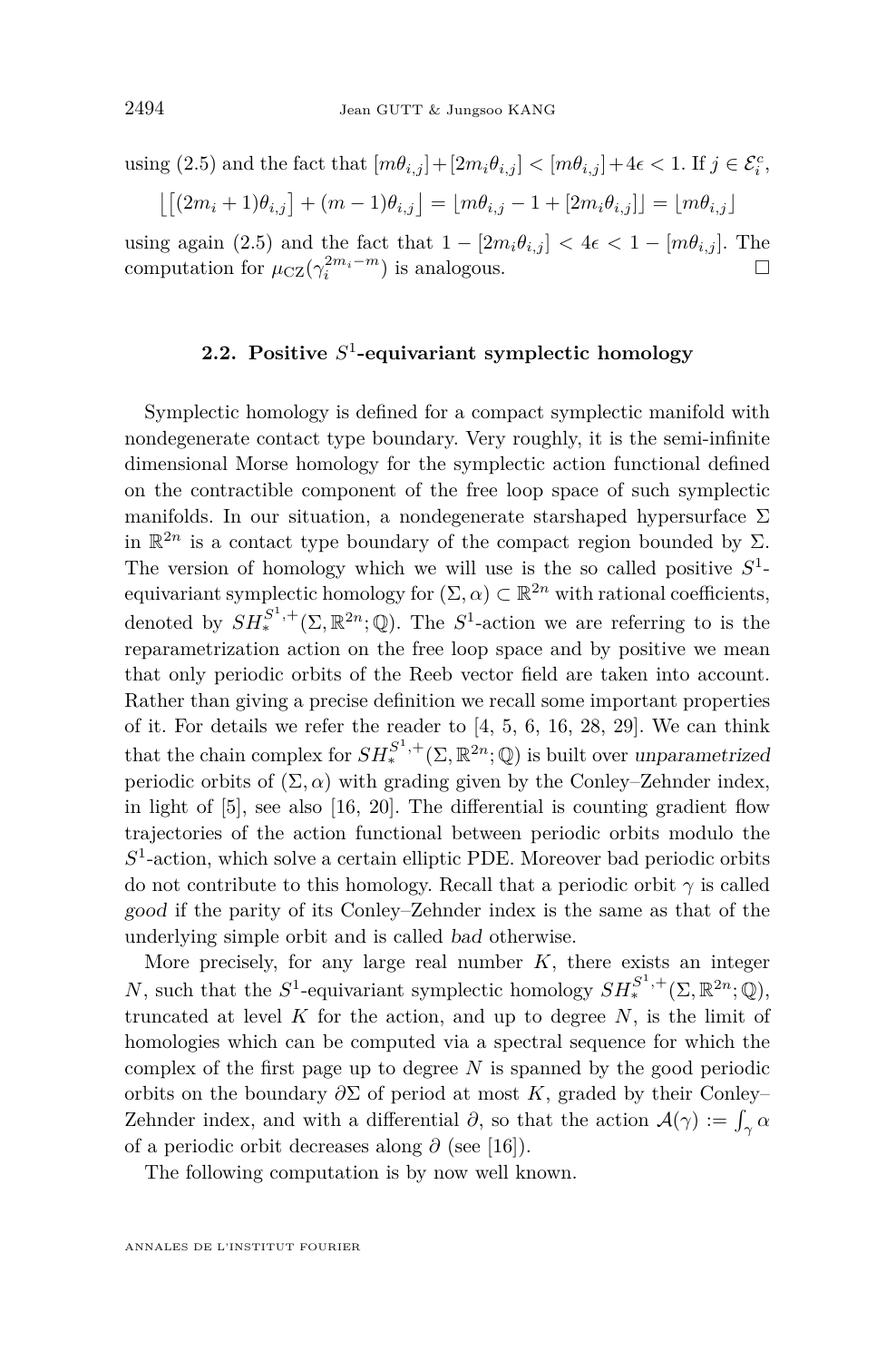<span id="page-11-2"></span>THEOREM 2.3. — Let  $\Sigma$  be a nondegenerate starshaped hypersurface in  $\mathbb{R}^{2n}$ . Then we have

$$
SH_*^{S^1,+}(\Sigma, \mathbb{R}^{2n}; \mathbb{Q}) \cong \begin{cases} \mathbb{Q} & \text{if } * \in n - 1 + 2\mathbb{N}_{\geqslant 1} \\ 0 & \text{otherwise.} \end{cases}
$$

It implies in particular that for each non negative integer *m* there exists at least one good periodic orbit of Conley–Zehnder index  $n + 1 + 2m$ . It also implies that if there exists a good periodic orbit with Conley–Zehnder index equal to  $n+2m$ , then there must exist at least 1 extra good periodic orbit of order  $n + 2m + 1$  or  $n + 2m - 1$ . Remark that the hypersurface is perfect if and only if for each integer  $m \geq 0$  there is exactly one good periodic orbit with Conley Zehnder index *n*+ 1+ 2*m* and there are no good periodic orbit of any other Conley Zehnder index.

#### **3. Multiplicity of periodic orbits**

<span id="page-11-0"></span>We denote by  $\mathcal{P}_{n+1}$  the set of periodic orbits on  $(\Sigma, \alpha)$  whose Conley– Zehnder indices are congruent to  $n+1$  modulo 2.

<span id="page-11-1"></span>THEOREM 3.1. — Let  $(\Sigma, \alpha)$  be a nondegenerate starshaped hypersurface in  $\mathbb{R}^{2n}$ . Suppose that every simple periodic orbit in  $\mathcal{P}_{n+1}$  has Conley-Zehnder index at least  $n+1$ . Then  $(\Sigma, \alpha)$  possesses at least *n* simple periodic orbits, all iterations of which are in  $\mathcal{P}_{n+1}$ .

Proof.  $-$  Knowing the positive  $S^1$ -equivariant symplectic homology from Theorem [2.3,](#page-11-2) which has generators in all degrees which are congruent to  $n+1$  modulo 2, no iterate of a simple periodic orbit not in  $\mathcal{P}_{n+1}$  can generate a nonzero homology class since if some iterate of this is in  $\mathcal{P}_{n+1}$ , it is a bad periodic orbit. We can assume without loss of generality that there are only a finite number of simple periodic orbits in  $\mathcal{P}_{n+1}$ , say  $\gamma_1, \ldots, \gamma_k$ . Periodic orbits with Conley–Zehnder indices at least  $n + 1$  have positive mean indices (cf. equation [\(2.3\)](#page-6-0)) and thus by Theorem [2.2,](#page-6-3) with  $M = 1$ , there exists an interval

$$
[2N - (n+1), 2N + (n+1)]
$$

for some  $N \in \mathbb{N}$ , in which the Conley–Zehnder index of precisely one iterate of each of those orbits sits. Indeed, we have, with the notations of that theorem,

$$
\mu_{\text{CZ}}(\gamma_i^{2m_i-1}) = 2N - \mu_{\text{CZ}}(\gamma_i) \le 2N - (n+1),
$$
  

$$
\mu_{\text{CZ}}(\gamma_i^{2m_i+1}) = 2N + \mu_{\text{CZ}}(\gamma_i) \ge 2N + (n+1)
$$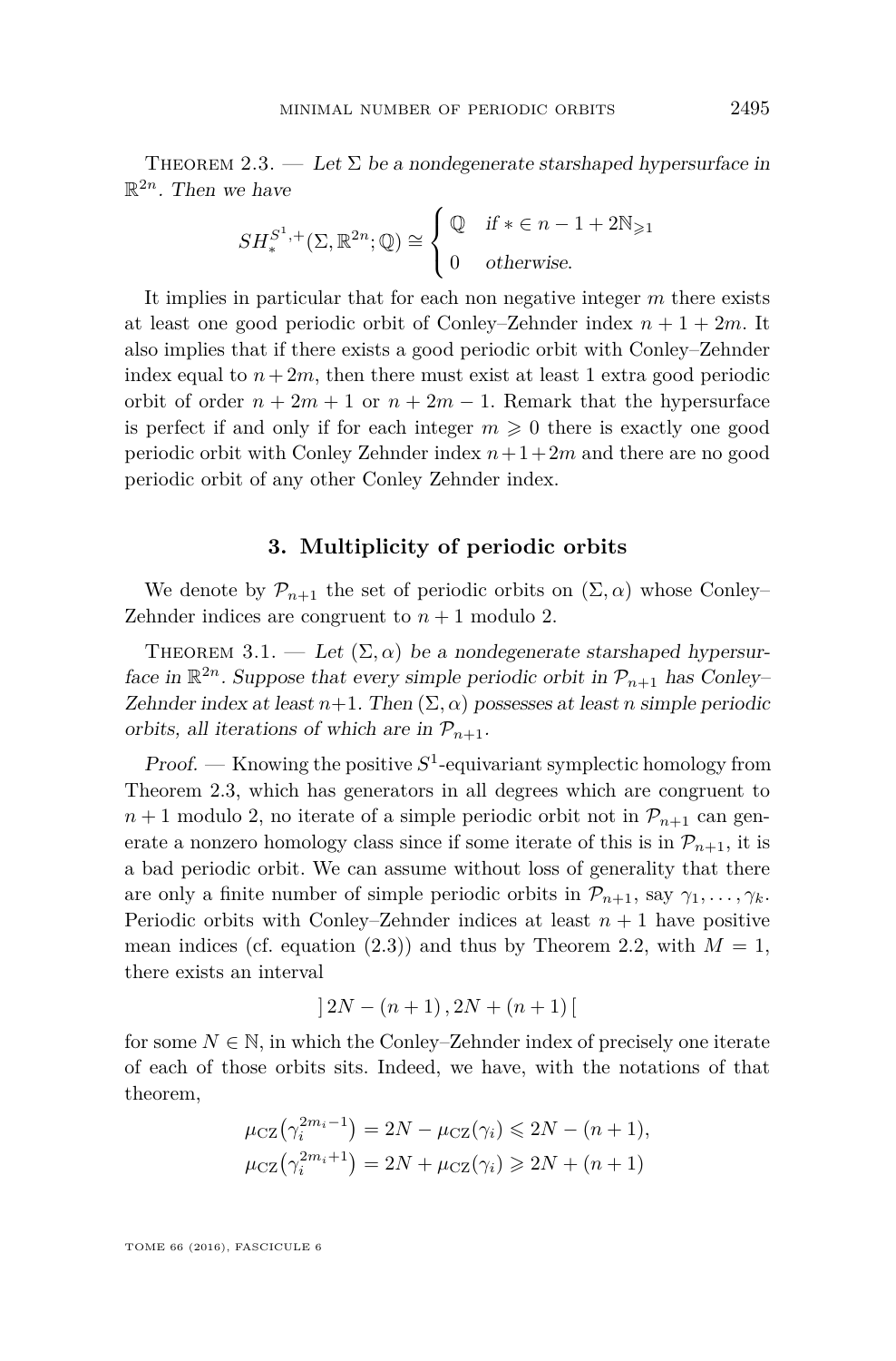and, by Long's iteration formula (Theorem [2.1\)](#page-5-0)  $\mu_{\text{CZ}}(\gamma_i^k) < \mu_{\text{CZ}}(\gamma_i^{k+1})$  for all  $k \in \mathbb{N}$ . In view of Theorem [2.3](#page-11-2) again, there must be generators in the *n* degrees which correspond to the Conley–Zehnder indices in the interval (i.e. indices  $2N - (n-1)$ *,*  $2N - (n-3)$ *, . . . ,*  $2N + (n-3)$ *,*  $2N + n - 1$ *)*. Since they can only correspond to  $\gamma_1^{2m_1}, \ldots, \gamma_k^{2m_k}$ , all of them have to be good and  $k \geq n$ .

This together with the following corollary prove Theorem [1.1.](#page-2-0)

COROLLARY  $3.2.$  — If a nondegenerate dynamically convex starshaped hypersurface  $(\Sigma, \alpha)$  in  $\mathbb{R}^{2n}$  possesses precisely *n* simple periodic orbits, then all periodic orbits are in  $\mathcal{P}_{n+1}$  and all Conley–Zehnder indices of periodic orbits are different.

Proof. — The first assertion directly follows from the theorem. If two periodic orbits have the same index  $n-1+2k$  with  $k \in \mathbb{N}$ , there would exist a good periodic orbit with index  $n+2k$  or  $n+2(k+1)$  by Theorem [2.3](#page-11-2) and this is not in  $\mathcal{P}_{n+1}$ .

<span id="page-12-0"></span>COROLLARY 3.3. — Suppose that a nondegenerate contact form  $\alpha$  on a starshaped hypersurface  $\Sigma$  in  $\mathbb{R}^{2n}$  is perfect. Then there are precisely n even simple periodic orbits.

Proof. — From Theorem [3.1,](#page-11-1) we know that there are at least *n* even simple periodic orbits since perfectness implies dynamical convexity. Indeed if there is a periodic orbit whose Conley–Zehnder index is less than  $n+1$ , perfectness is violated since  $SH_{n+1}^{S^1,+}(\Sigma, \mathbb{R}^{2n}; \mathbb{Q})$  is the first nonzero homology group, see Theorem [2.3.](#page-11-2) Now we show that there are at most *n* even simple periodic orbits, see also [\[14,](#page-20-9) Corollary 1.6]. Assume by contradiction that there are more than *n* even simple periodic orbits. We choose  $n + 1$  even simple periodic orbits and then apply Theorem [2.2.](#page-6-3) Then there are  $n + 1$ good periodic orbits with index sitting in  $[2N - (n-1), 2N + (n-1)].$ By Theorem [2.3,](#page-11-2) this contradicts the perfectness assumption.  $\Box$ 

This proves Corollary [1.3.](#page-3-1) Next we provide a proof of Theorem [1.4.](#page-3-0)

<span id="page-12-1"></span>THEOREM 3.4. — Let  $(\Sigma, \alpha)$  be a nondegenerate starshaped hypersurface in  $\mathbb{R}^{2n}$  such that all periodic orbits have Conley–Zehnder index at least  $n-1$ . Then  $(\Sigma, \alpha)$  possesses at least *n* simple periodic orbits.

Proof. — We study the complex built with the good periodic orbits and see its compatibility with the positive  $S^1$ -equivariant symplectic homology computation in Theorem [2.3.](#page-11-2) Due to Theorem [3.1,](#page-11-1) we may assume that there is a periodic orbit  $\Gamma$  whose Conley–Zehnder index is  $n-1$ . Using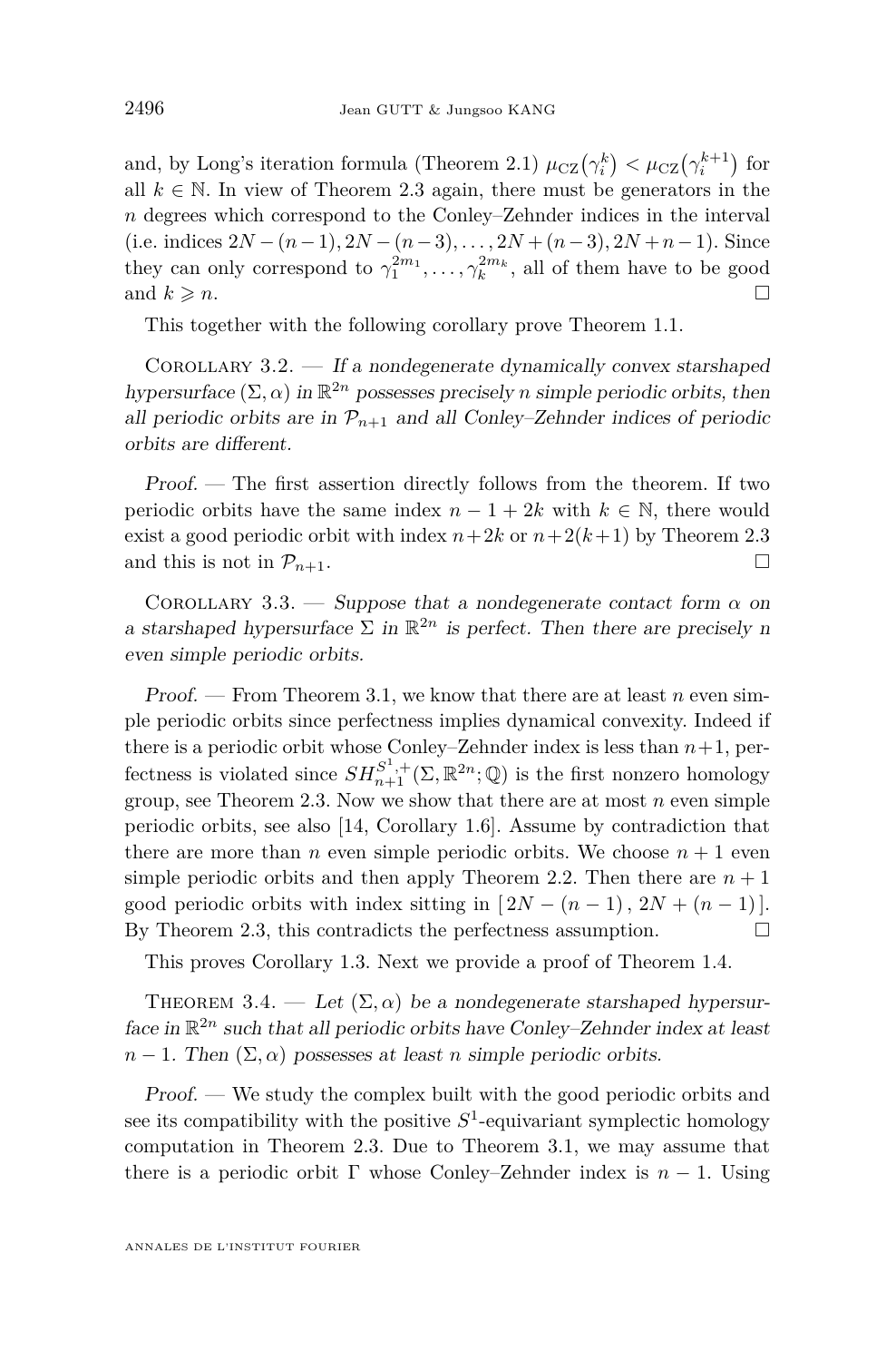the same argument as in Theorem [3.1,](#page-11-1) we know that there exist at least *n* − 2 geometrically distinct simple periodic orbits  $\gamma_1, \ldots, \gamma_{n-2}$  for which all iterates are in  $\mathcal{P}_{n+1}$ : we assume that the only simple periodic orbits in  $\mathcal{P}_{n+1}$  are  $\gamma_1, \ldots, \gamma_k$ . Since periodic orbits with Conley–Zehnder indices at least  $n-1$  have positive mean indices (cf. equation [\(2.3\)](#page-6-0)), by Theorem [2.2,](#page-6-3) with  $M = 1$ , there exists an interval

$$
[2N - n + 1, 2N + n - 1[
$$

for some  $N \in \mathbb{N}$ , in which the Conley–Zehnder index of precisely one iterate of each of those orbits sits. Indeed, we have, with the notations of that theorem,

$$
\mu_{\text{CZ}}(\gamma_i^{2m_i-1}) = 2N - \mu_{\text{CZ}}(\gamma_i) \le 2N - n + 1,
$$
  

$$
\mu_{\text{CZ}}(\gamma_i^{2m_i+1}) = 2N + \mu_{\text{CZ}}(\gamma_i) \ge 2N + n - 1
$$

and, by Long's iteration formula (Theorem [2.1\)](#page-5-0)  $\mu_{\text{CZ}}(\gamma_i^k) \leq \mu_{\text{CZ}}(\gamma_i^{k+1})$ for all  $k \in \mathbb{N}$ . In view of Theorem [2.3](#page-11-2) again, there must be generators in the *n* − 2 degrees which correspond to the Conley–Zehnder indices in the interval (i.e. indices 2*N* − *n* + 3*,* 2*N* − *n* + 5*, . . . ,* 2*N* + *n* − 5*,* 2*N* + *n* − 3). They can only correspond to  $\gamma_1^{2m_1}, \ldots, \gamma_k^{2m_k}$ , all of them have to be good so  $k \geqslant n-2$ .

We also know that  $SH_{n-1}^{S^1,+} = 0$ ; since we have a generator  $\Gamma$  in the chain complex in that degree, there must exist a good periodic orbit *δ* of index *n*. Observe that  $\delta$  cannot be an iterate of  $\Gamma$  or any of the  $\gamma_i$ 's because of the parity of its index (it would be a bad orbit). This shows that either we already have *n* simple periodic orbits and there is nothing more to prove, or  $\Gamma$  is one of the orbits  $\gamma_i$ 's, say  $\Gamma = \gamma_1$ . We assume by contradiction that  $\gamma_1, \ldots, \gamma_{n-2}, \delta$  are the only simple periodic orbits. We can also assume that  $\gamma_1$  is the only periodic orbit of Conley–Zehnder index *n*−1. Indeed another periodic orbit of index *n*−1 would imply the existence of a second orbit  $\delta$  of index *n*; it would be geometrically distinct from  $\delta$ since  $\mu_{\text{CZ}}(\delta^{m+1}) \ge \mu_{\text{CZ}}(\delta^m) + 1$  and we would have shown the existence of *n* simple periodic orbits.

Thus we can assume that  $\mu_{\text{CZ}}(\gamma_1^2) \geq n+1$  and  $\mu_{\text{CZ}}(\gamma_i) \geq n+1$  for all  $i \in \{2, \ldots, n-2\}$ . Hence by Theorem [2.1,](#page-5-0)

$$
\mu_{\text{CZ}}(\delta^s) > \mu_{\text{CZ}}(\delta), \quad \mu_{\text{CZ}}(\gamma_i^s) > \mu_{\text{CZ}}(\gamma_i)
$$

for all  $i \in \{2, \ldots, n-2\}$  and for all integers  $s \geq 2$ . Since all  $\gamma_1, \ldots, \gamma_{n-2}, \delta$ have positive mean Conley–Zehnder indices, we can apply Theorem [2.2.](#page-6-3) Let  $(N, m_1, \ldots, m_{n-2}, m_\delta) \in \mathbb{N}^n$  be given by Theorem [2.2](#page-6-3) for  $M = 2$ . We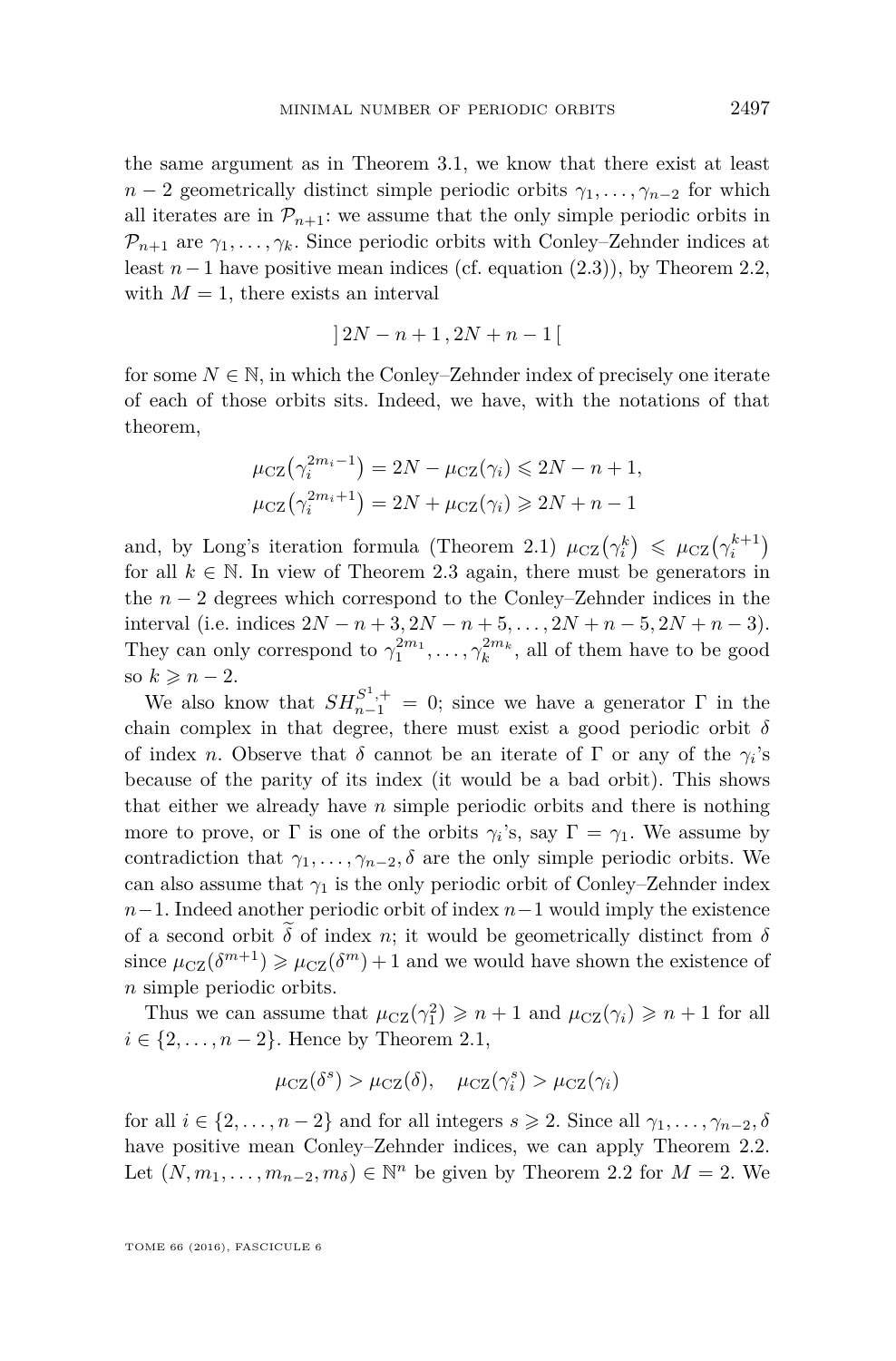have, for all integers  $s \geq 2$  and for all  $i \in \{2, \ldots, n-2\}$ :

$$
\mu_{\text{CZ}}(\gamma_1^{2m_1-s}) \leq \mu_{\text{CZ}}(\gamma_1^{2m_1-2}) = 2N - \mu_{\text{CZ}}(\gamma_1^2) \leq 2N - n - 1
$$
  

$$
< \mu_{\text{CZ}}(\gamma_1^{2m_1-1}) = 2N - n + 1
$$
  
and 
$$
2N + n - 1 = \mu_{\text{CZ}}(\gamma_1^{2m_1+1}) < \mu_{\text{CZ}}(\gamma_1^{2m_1+2}) \leq \mu_{\text{CZ}}(\gamma_1^{2m_1+s}).
$$
  

$$
\mu_{\text{CZ}}(\gamma_i^{2m_i-s}) < \mu_{\text{CZ}}(\gamma_i^{2m_i-1}) \leq 2N - n - 1
$$
  
and 
$$
2N + n + 1 \leq \mu_{\text{CZ}}(\gamma_i^{2m_i+1}) < \mu_{\text{CZ}}(\gamma_i^{2m_i+s}).
$$
  

$$
\mu_{\text{CZ}}(\delta^{2m_{\delta}-s}) < \mu_{\text{CZ}}(\delta^{2m_{\delta}-1}) = 2N - n
$$

and 
$$
2N + n = \mu_{\text{CZ}}(\delta^{2m_{\delta}+1}) < \mu_{\text{CZ}}(\delta^{2m_{\delta}+s}).
$$

Hence the only periodic orbits whose Conley–Zehnder indices lie in  $[2N - n$ ,  $2N + n$  ] are  $\delta^{2m_{\delta}-1}$  with index  $2N - n$ ,  $\gamma_1^{2m_1-1}$  with index  $2N - n + 1$ , the *n*−1 orbits  $\gamma_i^{2m_i}$ ,  $1 \leq i \leq n-1$ , whose indices are in  $]2N-n+1, 2N+n-1$ [∩  ${n + 1 + 2N}$ ,  $\delta^{2m_{\delta}+1}$  with index  $2N + n$ ,  $\gamma_1^{2m_1+1}$  with index  $2N + n - 1$ , and  $\delta^{2m_{\delta}}$  with index in  $[2N - (n-1), 2N + (n-1)]$ . We distinguish two cases, whether  $\delta^{2m_{\delta}}$  is good or bad.

Case 1. — The even iterates of  $\delta$  are good. Then the index of  $\delta^{2m_{\delta}}$  sits in [ 2*N* −*n*+2 *,* 2*N* +*n*−2 ] and the orbit generates a 1-dimensional piece in the complex and also in the homology since  $\gamma_1^{2m_1-1}, \gamma_1^{2m_1}, \dots, \gamma_{n-2}^{2m_{n-2}}, \gamma_1^{2m_1+1}$ have to generate all homology classes of  $SH^{S^1,+}$  with degrees in  $[2N$  $n+1, 2N+n-1$  and therefore  $\delta^{2m_{\delta}}$  is a cycle and not a boundary. This contradicts the computation of  $SH^{S^1,+}$  given in Theorem [2.3.](#page-11-2)

Case 2. — The even iterates of  $\delta$  are bad. We claim that  $\mu_{\text{CZ}}(\delta^3) \geq n+3$ . Indeed by Theorem [2.1,](#page-5-0)  $\mu_{\text{CZ}}(\delta^3) \geq n+2$  and  $\mu_{\text{CZ}}(\delta^3) \neq n+2$  since otherwise  $\mu_{\text{CZ}}(\delta) = p + q$  with  $p = 1$  and  $q = n - 1$  which contradicts the fact that *p* must be even if  $q = n - 1$  (cf. Theorem [2.1\)](#page-4-0). This implies in particular that there are no periodic orbits of index  $n + 2$ , therefore there is only one periodic orbit of index  $n + 1$ . By Theorem [2.2,](#page-6-3) we know that

$$
\#\{\mu_{\text{CZ}}^{-1}(2N+n+1)\}=1 \quad \text{and} \quad \#\{\mu_{\text{CZ}}^{-1}(2N+n-1)\}=1
$$

and they generate the nonzero homology classes of  $SH^{S^1,+}$  in each degree. But  $\delta^{2m_{\delta}+1}$  is a good orbit of index  $2N + n$ , thus generates a homology class which is a contradiction with the computation of  $SH^{S^1,+}$  given in Theorem [2.3.](#page-11-2)  $\Box$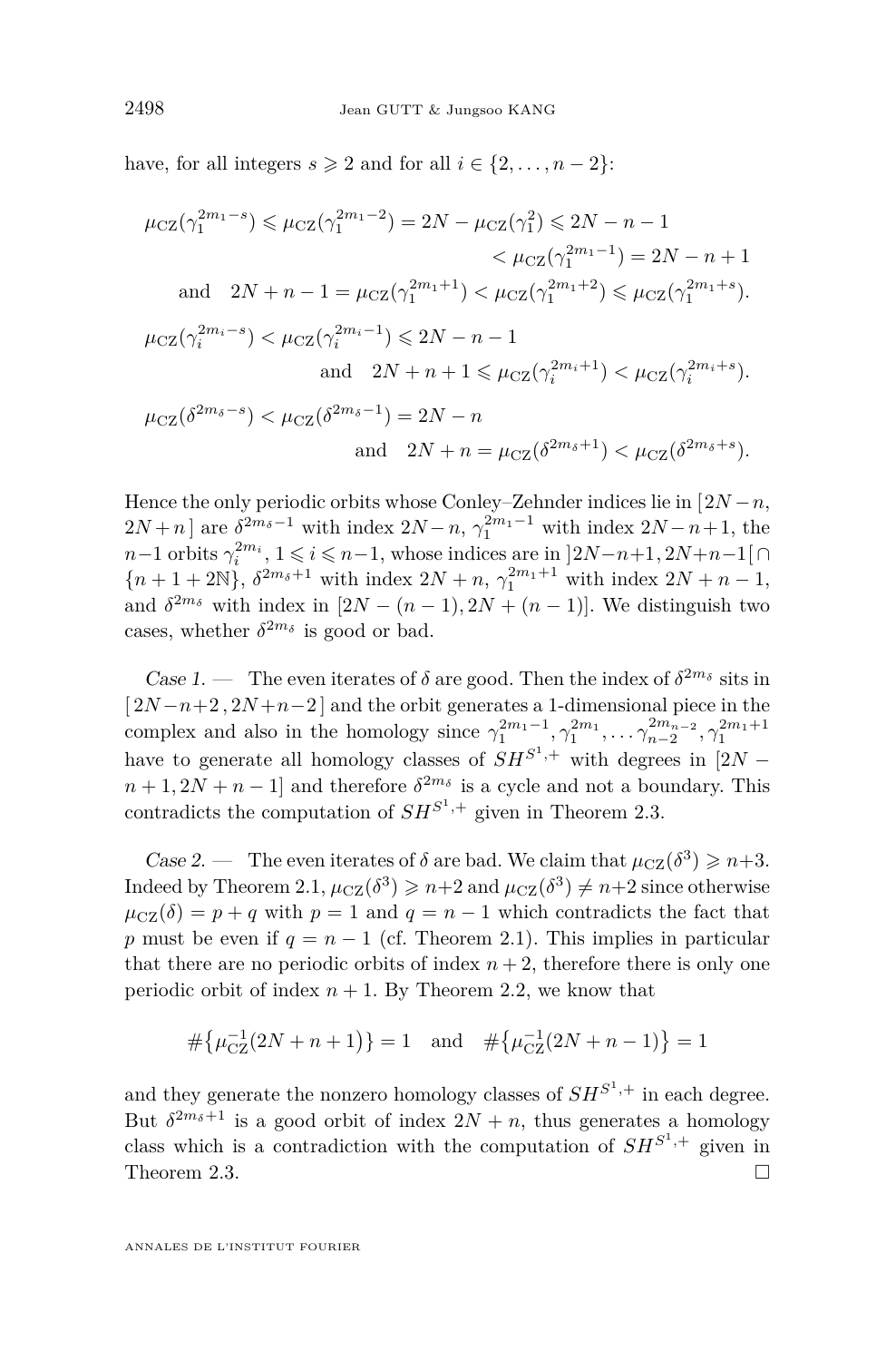#### **4. Third periodic orbit**

<span id="page-15-0"></span>This section is devoted to the proof of Proposition [1.5.](#page-4-1) Let  $(\Sigma, \alpha)$  be a nondegenerate starshaped hypersurface in  $\mathbb{R}^{2n}$ . In the case  $n = 2$ , if there are precisely two periodic orbits, it is known that there is the actionindex resonance relation between them, i.e. [\(1.1\)](#page-4-2) holds, see [\[3,](#page-20-19) [14\]](#page-20-9). Now we consider the cases when  $n \geq 3$ . From Theorem [2.3,](#page-11-2) we need at least one simple periodic orbit  $\gamma \in \mathcal{P}_{n+1}$  to generate non-zero homology classes. Theorem [1.4](#page-3-0) shows that there are at least n simple periodic orbits if all their Conley Zehnder indices are at least  $n-1$ , so we may assume that  $\mu_{CZ}(\gamma) \leq n-3$ . Theorem [2.3](#page-11-2) says that the cohomoly vanishes in any degree  $\leq n-3$ , so we know that there is another simple periodic orbit  $\delta$ such that  $\delta^{\ell}$  is good with  $\mu_{\text{CZ}}(\delta^{\ell}) \in {\mu_{\text{CZ}}(\gamma) - 1, \mu_{\text{CZ}}(\gamma) + 1}$  for some  $\ell \in \mathbb{N}$ . Note that if some iterates of *δ* are in  $P_{n+1}$ , they are bad. We assume for a contradiction that  $\gamma$  and  $\delta$  are the only simple periodic orbits. Note that both periodic orbits have positive mean indices since otherwise we need an additional periodic orbit to meet the homology computation in Theorem [2.3,](#page-11-2) in view of [\(2.3\)](#page-6-0). Indeed, if the mean index is not positive, the indices of all iterates are less than  $n-1$ . Denoting as before by N the set of strictly positive integers, we also may assume that

(4.1) 
$$
\{\mu_{\text{CZ}}(\gamma^k) \, | \, k \in \mathbb{N}\} = \min\{\mu_{\text{CZ}}(\gamma^k) \, | \, k \in \mathbb{N}\} - 2 + 2\mathbb{N}
$$

since otherwise, by Theorem [2.2,](#page-6-3) there is an infinite number of *q*'s in the set  $n-1+2\mathbb{N}$  which do not belong to  $\{\mu_{\text{CZ}}(\gamma^k) \mid k \in \mathbb{N}\}\$  and this immediately guarantees an additional periodic orbit.

**4.1. First case:** 
$$
\frac{\mathcal{A}(\gamma)}{\hat{\mu}_{CZ}(\gamma)} > \frac{\mathcal{A}(\delta)}{\hat{\mu}_{CZ}(\delta)}
$$

Since bad periodic orbits do not have any contribution to the homology  $SH^{S^1,+}$ , we consider in this section the Conley–Zehnder index only defined on the set  $\mathcal G$  of good periodic orbits:

$$
\mu_{\text{CZ}}:\mathcal{G}\to\mathbb{Z}.
$$

Observe from [\(2.3\)](#page-6-0) that  $\mu_{\text{CZ}}(\gamma^k) = r$  implies  $k\hat{\mu}_{\text{CZ}}(\gamma) \in \left] r - (n-1), r + (n-1) \right]$  $(n-1)$  [ and thus

$$
(r+n-1)\frac{\mathcal{A}(\gamma)}{\widehat{\mu}_{\text{CZ}}(\gamma)} > \mathcal{A}(\gamma^k) = k\mathcal{A}(\gamma) > (r-n+1)\frac{\mathcal{A}(\gamma)}{\widehat{\mu}_{\text{CZ}}(\gamma)}.
$$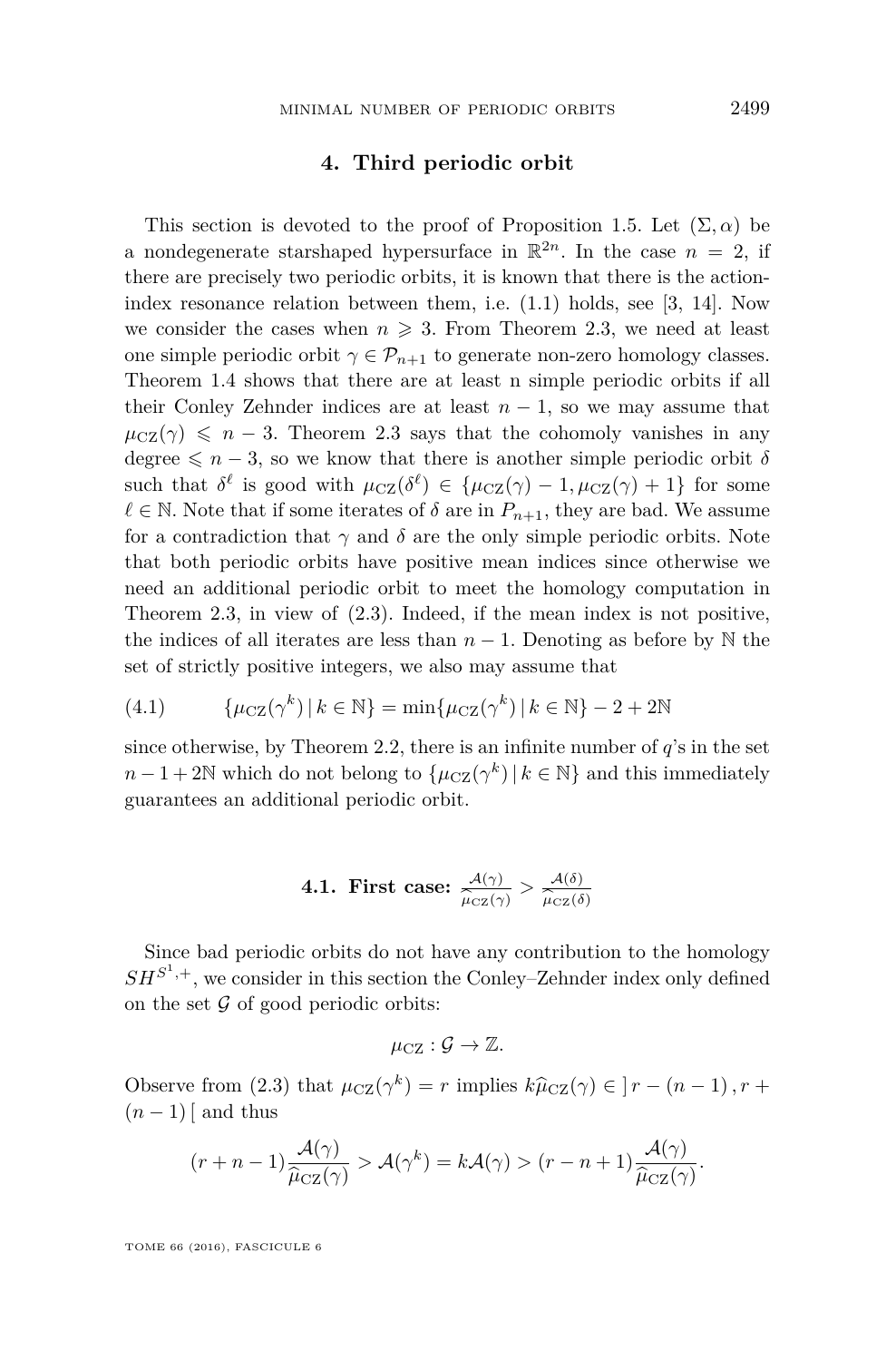Similarly  $\mu_{\text{CZ}}(\delta^{\ell}) = r \pm 1$  implies  $\ell \widehat{\mu}_{\text{CZ}}(\delta) \in ]r - 1 - (n - 1), r + 1 + (n - 1)[$ and

$$
(r-n)\frac{\mathcal{A}(\delta)}{\widehat{\mu}_{\text{CZ}}(\delta)} < \mathcal{A}(\delta^{\ell}) = \ell \mathcal{A}(\delta) < (r+n)\frac{\mathcal{A}(\delta)}{\widehat{\mu}_{\text{CZ}}(\delta)}.
$$

Hence

$$
\mathcal{A}(\gamma^k) > \mathcal{A}(\delta^\ell) \quad \text{when} \quad \frac{r - n + 1}{r + n} \frac{\mathcal{A}(\gamma)}{\hat{\mu}_{\text{CZ}}(\gamma)} > \frac{\mathcal{A}(\delta)}{\hat{\mu}_{\text{CZ}}(\delta)}
$$

*.*

Now, since  $\frac{\mathcal{A}(\gamma)}{(\gamma)}$  $\frac{\mathcal{A}(\gamma)}{\mu_{\text{CZ}}(\gamma)} > \frac{\mathcal{A}(\delta)}{\mu_{\text{CZ}}(\delta)}$  $\mu_{CZ}(\delta)$ we choose  $C > 0$  so that for all  $R \geqslant C$  one has

<span id="page-16-0"></span>
$$
\frac{R-n+1}{R+n} \frac{\mathcal{A}(\gamma)}{\widehat{\mu}_{\text{CZ}}(\gamma)} \geqslant \frac{\mathcal{A}(\delta)}{\widehat{\mu}_{\text{CZ}}(\delta)}.
$$

If  $\kappa_0 \in \mathbb{N}$  is such that such that  $2\kappa_0 + n + 1 \geqslant C$ , then, for any  $\kappa \geqslant \kappa_0$ , whenever  $\mu_{\text{CZ}}(\gamma^k) = 2\kappa + n + 1$  and  $\mu_{\text{CZ}}(\delta^{\ell}) \in {\mu_{\text{CZ}}(\gamma^k) - 1, \mu_{\text{CZ}}(\gamma^k) + 1}$ for some  $k, \ell \in \mathbb{N}$  we have

(4.2) 
$$
\mathcal{A}(\gamma^k) > \mathcal{A}(\delta^{\ell}).
$$

Since  $SH_*^{S^1,+}$  is  $\mathbb{Q}$  for  $* \in 2\mathbb{N} + n - 1$  and 0 for  $* \in 2\mathbb{Z} + n$ , all high good iterates of  $\delta$  must be killed by good iterates of  $\gamma$  due to [\(4.2\)](#page-16-0). Since the action decreases along the differential  $\partial$  the equation [\(4.2\)](#page-16-0) implies

<span id="page-16-4"></span>(4.3) 
$$
\#\mu_{CZ}^{-1}(2\kappa+n)+1=\#\mu_{CZ}^{-1}(2\kappa+n+1), \quad \kappa \geq \kappa_0
$$

and

<span id="page-16-5"></span>(4.4) 
$$
\partial_{2\kappa+n+2} : SC_{2\kappa+n+2}^{S^1,+} \xrightarrow{0} SC_{2\kappa+n+1}^{S^1,+}, \quad \kappa \geq \kappa_0.
$$

where  $SC^{S^1,+}$  is the chain complex spanned by the (unparametrized) good periodic orbits of period at most  $K \gg 0$  and  $\partial$  is the differential. Since  $\hat{\mu}_{CZ}(\gamma) > 0$  and  $\hat{\mu}_{CZ}(\delta) > 0$ , we can choose  $M \in \mathbb{N}$  sufficiently large such that for any  $k \geqslant M$ ,

$$
(4.5)
$$

<span id="page-16-1"></span>
$$
\mu_{\text{CZ}}(\gamma^k) > 2\kappa_0 + n + 3 + 2(n-1)
$$
 and  $\mu_{\text{CZ}}(\delta^k) > 2\kappa_0 + n + 3 + 2(n-1)$ .

According to Theorem [2.2,](#page-6-3) we can find  $(N, m_{\gamma}, m_{\delta}) \in \mathbb{N}^3$  with  $N \geq \kappa_0 + n$ satisfying, for  $1 \leq m \leq M$ 

<span id="page-16-2"></span>(4.6) 
$$
\mu_{\text{CZ}}(\gamma^{2m_{\gamma}-m}) = 2N - \mu_{\text{CZ}}(\gamma^m), \quad \mu_{\text{CZ}}(\gamma^{2m_{\gamma}+m}) = 2N + \mu_{\text{CZ}}(\gamma^m)
$$

and

<span id="page-16-3"></span>(4.7) 
$$
\mu_{\text{CZ}}(\delta^{2m_{\delta}-m}) = 2N - \mu_{\text{CZ}}(\delta^m), \quad \mu_{\text{CZ}}(\delta^{2m_{\delta}+m}) = 2N + \mu_{\text{CZ}}(\delta^m).
$$

Using [\(2.3\)](#page-6-0), we have  $\mu_{\text{CZ}}(\gamma^{k+i}) - \mu_{\text{CZ}}(\gamma^{k}) > -2(n-1)$  for any  $k, i \in \mathbb{N}$ because  $\mu_{\text{CZ}}(\gamma^{k+i}) - \mu_{\text{CZ}}(\gamma^k) = \mu_{\text{CZ}}(\gamma^{k+i})$ because  $\mu_{\text{CZ}}(\gamma^{k+i}) - \mu_{\text{CZ}}(\gamma^k) = \mu_{\text{CZ}}(\gamma^{k+i}) - (k+i) \hat{\mu}_{\text{CZ}}(\gamma) + i \hat{\mu}_{\text{CZ}}(\gamma) - (\mu_{\text{CZ}}(\gamma^k) - k \hat{\mu}_{\text{CZ}}(\gamma)).$  In particular, for any  $m' \geq M$ ,  $\mu_{\text{CZ}}(\gamma^{2m_{\gamma}-m'}) <$ 

ANNALES DE L'INSTITUT FOURIER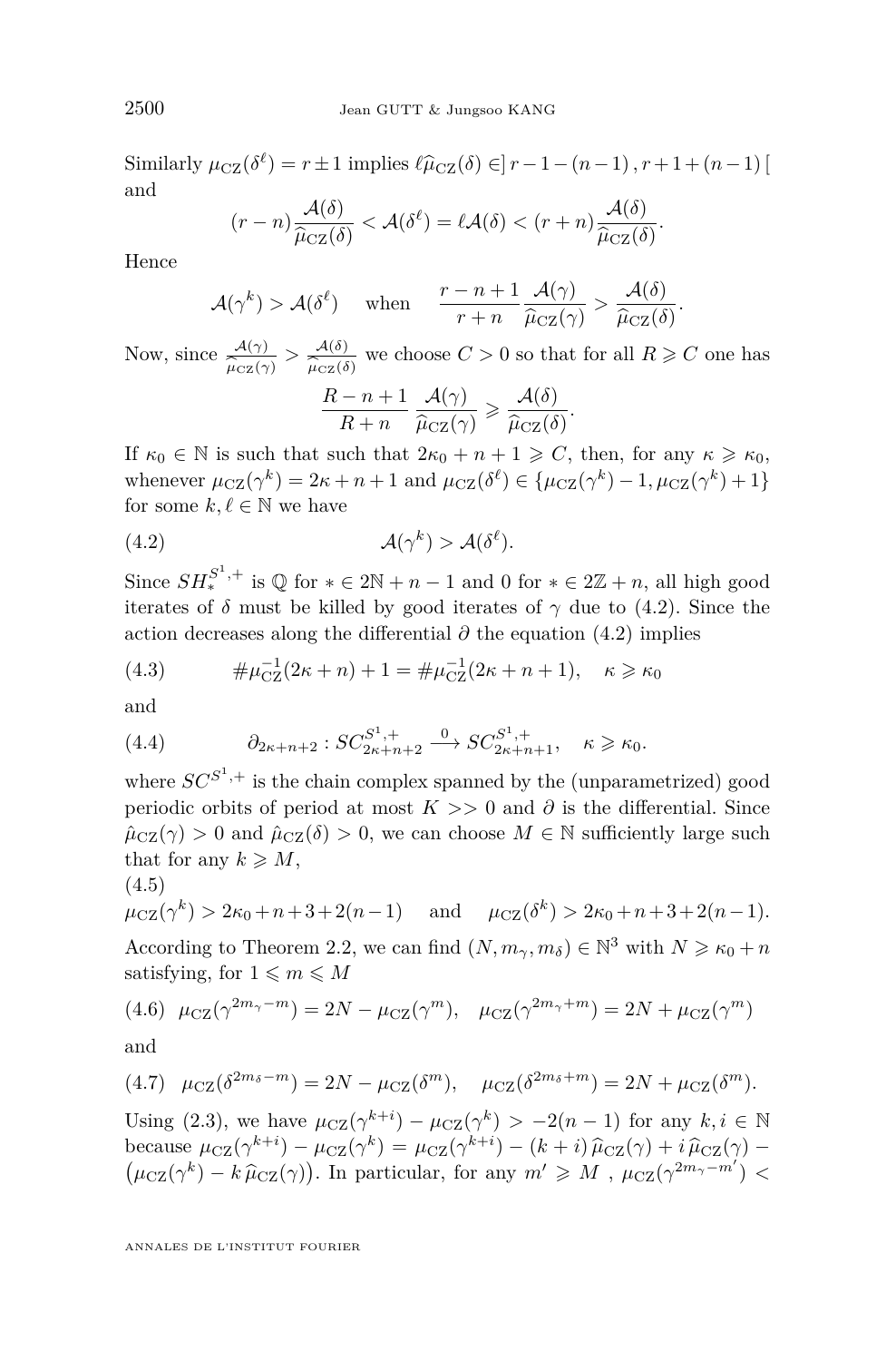$\mu_{\text{CZ}}(\gamma^{2m_{\gamma}-M}) + 2(n-1)$  and  $\mu_{\text{CZ}}(\gamma^{2m_{\gamma}+m'}) > \mu_{\text{CZ}}(\gamma^{2m_{\gamma}+M}) - 2(n-1)$ . Equations [\(4.5\)](#page-16-1) and [\(4.6\)](#page-16-2) yield that for any  $m' \geq M$ ,

<span id="page-17-0"></span>
$$
(4.8) \ \mu_{\text{CZ}}(\gamma^{2m_{\gamma}-m'}) \leq 2N - n + 1, \quad \mu_{\text{CZ}}(\gamma^{2m_{\gamma}+m'}) \geq 2N + 2\kappa_0 + n + 3.
$$

One could deduce a better estimate for  $\mu_{\text{CZ}}(\gamma^{2m_{\gamma}-m'})$  but the estimate mentioned is enough for the proof. The same holds for  $\delta$ : for any  $m' \geq M$ ,

<span id="page-17-1"></span>
$$
(4.9) \ \mu_{\text{CZ}}(\delta^{2m_{\delta}-m'}) \leq 2N - n + 1, \quad \mu_{\text{CZ}}(\delta^{2m_{\delta}+m'}) \geq 2N + 2\kappa_0 + n + 3.
$$

From Theorem [2.2,](#page-6-3) we also know

<span id="page-17-2"></span>(4.10) 
$$
\mu_{\text{CZ}}(\gamma^{2m_{\gamma}}) \leq 2N + n - 1, \quad \mu_{\text{CZ}}(\delta^{2m_{\delta}}) \leq 2N + n - 1.
$$

Moreover, the fact that both  $\hat{\mu}_{CZ}(\gamma)$  and  $\hat{\mu}_{CZ}(\delta)$  are positive together with [\(2.3\)](#page-6-0) imply that for all  $k \in \mathbb{N}$ ,  $\mu_{\text{CZ}}(\gamma^k)$  and  $\mu_{\text{CZ}}(\delta^k)$  are bigger than  $-n+1$  and therefore

<span id="page-17-3"></span>(4.11) 
$$
\mu_{\text{CZ}}(\gamma^{2m_{\gamma}-m}) < 2N + n - 1, \quad \mu_{\text{CZ}}(\delta^{2m_{\delta}-m}) < 2N + n - 1.
$$

for all  $1 \leq m \leq M$  due to [\(4.6\)](#page-16-2) and [\(4.7\)](#page-16-3). From [\(4.8\)](#page-17-0), [\(4.9\)](#page-17-1), [\(4.10\)](#page-17-2), and [\(4.11\)](#page-17-3), we deduce that if

$$
\mu_{\text{CZ}}(\gamma^k), \mu_{\text{CZ}}(\delta^\ell) \in [2N+n, 2N+2\kappa_0+n+2],
$$

then  $k, \ell \in \mathbb{N}$  are of the form

$$
k = 2m_{\gamma} + m, \quad \ell = 2m_{\delta} + \tilde{m} \quad \text{for some } 1 \leqslant m, \tilde{m} \leqslant M.
$$

Hence  $\mu_{\text{CZ}}(\gamma^k) = 2N + r$  with  $n \leq r \leq 2\kappa_0 + n + 2$  implies  $k = 2m_\gamma + m$ for some  $1 \leqslant m \leqslant M$ , hence  $\mu_{\text{CZ}}(\gamma^m) = r$ . Reciprocally if  $\mu_{\text{CZ}}(\gamma^{k'}) = r$ then  $r \leq M$  by [\(4.5\)](#page-16-1) so that  $\mu_{\text{CZ}}(\gamma^{2m_{\gamma}+k'}) = 2N + r$ . The same is true for the indices if the iterates of *δ*. Hence

$$
\# \mu_{\mathrm{CZ}}^{-1}(r) = \# \mu_{\mathrm{CZ}}^{-1}(2N + r), \quad n \leq r \leq 2\kappa_0 + n + 2.
$$

Since  $N > \kappa_0 + n$  we use equation [\(4.3\)](#page-16-4) with  $r = n - 1 + 2q$  and the above to obtain

<span id="page-17-4"></span>
$$
(4.12) \quad \# \mu_{\mathrm{CZ}}^{-1}(n-2+2q)+1 = \# \mu_{\mathrm{CZ}}^{-1}(n-1+2q), \quad 1 \leq q \leq \kappa_0 + 1.
$$

This implies that the differential  $\partial_n : SC_n^{S^1,+} \to SC_{n-1}^{S^1,+}$  vanishes. Indeed if this were not true, the differential  $\partial_*$  would be nonzero for all  $* = 2q+n, q \leq$  $\kappa_0 + 1$  to obtain the homology results of Theorem [2.3,](#page-11-2) in view of [\(4.12\)](#page-17-4). This would contradicts [\(4.4\)](#page-16-5). This implies that

$$
\left(SC^{S^1,+}_*,\partial_*\right)_{*\in I}, \quad I=\mathbb{Z}\cap[-n+3,n-1]
$$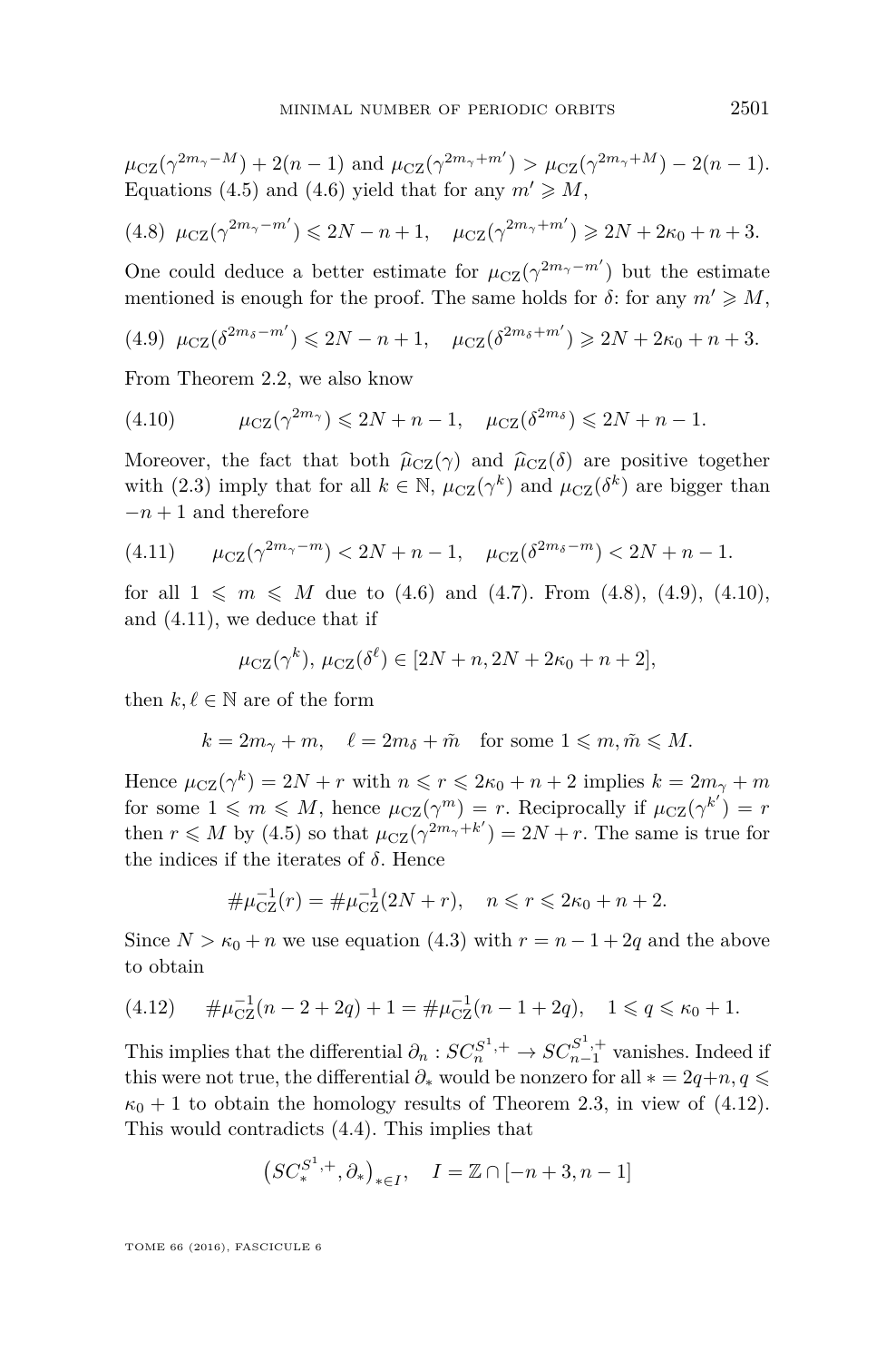is a chain complex with zero homology in view of Theorem [2.3](#page-11-2) again. We claim that this is impossible by showing that

$$
\sum_{q \in (2\mathbb{Z}+n+1)\cap I} \# \mu_{\mathrm{CZ}}^{-1}(q) > \sum_{q \in (2\mathbb{Z}+n)\cap I} \# \mu_{\mathrm{CZ}}^{-1}(q).
$$

Observe from [\(4.8\)](#page-17-0) that  $\mu_{\text{CZ}}(\gamma^k) = 2N + q$  with  $q \in [0, n-1]$  implies that *k* =  $2m_\gamma + k_0$  with  $-M \le k_0 \le M$ ; and, by [\(4.6\)](#page-16-2),  $q = \mu_{\text{CZ}}(\gamma^{k_0})$  if  $k_0 > 0$ and  $q = -\mu_{\text{CZ}}(\gamma^{|k_0|})$  if  $k_0 < 0$ . Conversely, if  $\mu_{\text{CZ}}(\gamma^{k_0})$  is  $q$  (or  $-q$ ) for some  $k_0 \in \mathbb{N}$ , then  $\mu_{\text{CZ}}(\gamma^{2m_\gamma+k_0})$  (or  $\mu_{\text{CZ}}(\gamma^{2m_\gamma-k_0})$ ) is  $2N+q$ . The same holds for *δ*. Hence

$$
\#(\mu_{\mathrm{CZ}}^{-1}(-q) \cup \mu_{\mathrm{CZ}}^{-1}(q)) = \# \mu_{\mathrm{CZ}}^{-1}(2N+q), \quad 0 \leq q \leq n-1
$$

except in the case where  $\gamma^{2m_{\gamma}}$  or  $\delta^{2m_{\delta}}$  is good and has index  $2N + q$ . Therefore we have

<span id="page-18-0"></span>
$$
(4.13) \quad e_{\gamma} + \sum_{q \in (2\mathbb{Z}+n+1)\cap I} \# \mu_{\mathrm{CZ}}^{-1}(q) = \sum_{q \in (2\mathbb{Z}+n+1)\cap [0,n-1]} \# \mu_{\mathrm{CZ}}^{-1}(2N+q)
$$

where  $e_{\gamma} = 1$  if  $\gamma^{2m_{\gamma}}$  is good and otherwise  $e_{\gamma} = 0$ . We set  $e_{\delta} \in \{0, 1\}$  in the same way and have

<span id="page-18-1"></span>
$$
(4.14) \qquad e_{\delta} + \sum_{q \in (2\mathbb{Z}+n)\cap I} \# \mu_{\mathrm{CZ}}^{-1}(q) = \sum_{q \in (2\mathbb{Z}+n)\cap [0,n-2]} \# \mu_{\mathrm{CZ}}^{-1}(2N+q)
$$

Since we have assumed that  $n \geq 3$ ,  $\#((2\mathbb{Z}+n+1) \cap I) \geq 2$ . Therefore using  $(4.3)$ ,  $(4.13)$ , and  $(4.14)$  we deduce

$$
\sum_{q \in (2\mathbb{Z}+n+1)\cap I} \# \mu_{\text{CZ}}^{-1}(q) = \sum_{q \in (2\mathbb{Z}+n+1)\cap [0,n-1]} \# \mu_{\text{CZ}}^{-1}(2N+q) - e_{\gamma}
$$
\n
$$
\geq \sum_{q \in (2\mathbb{Z}+n)\cap [0,n-2]} \# \mu_{\text{CZ}}^{-1}(2N+q) + \#((2\mathbb{Z}+n+1)\cap [0,n-1]) - e_{\gamma}
$$
\n
$$
\geq \sum_{q \in (2\mathbb{Z}+n)\cap I} \# \mu_{\text{CZ}}^{-1}(q) + 2 + e_{\delta} - e_{\gamma} > \sum_{q \in (2\mathbb{Z}+n)\cap I} \# \mu_{\text{CZ}}^{-1}(q).
$$

This proves the claim and hence the first case.

**4.2. Second case:** 
$$
\frac{\mathcal{A}(\gamma)}{\hat{\mu}_{CZ}(\gamma)} < \frac{\mathcal{A}(\delta)}{\hat{\mu}_{CZ}(\delta)}
$$

We derive a contradiction in a similar manner to the first case. In the same way as before, the condition  $\frac{\mathcal{A}(\gamma)}{\gamma} < \frac{\mathcal{A}(\delta)}{\gamma}$  implies that there is  $\kappa_0 \in \mathbb{N}$  such that for any  $\kappa \geqslant \kappa_0$ , if  $\mu_{\text{CZ}}(\gamma) \geqslant 2\kappa + n + 1$  and  $\mu_{\text{CZ}}(\delta^{\ell}) \in$  $\{\mu_{\text{CZ}}(\gamma^k) - 1, \mu_{\text{CZ}}(\gamma^k) + 1\}$  for some  $k, \ell \in \mathbb{N}$ , then

$$
\mathcal{A}(\gamma^k) < \mathcal{A}(\delta^\ell).
$$

ANNALES DE L'INSTITUT FOURIER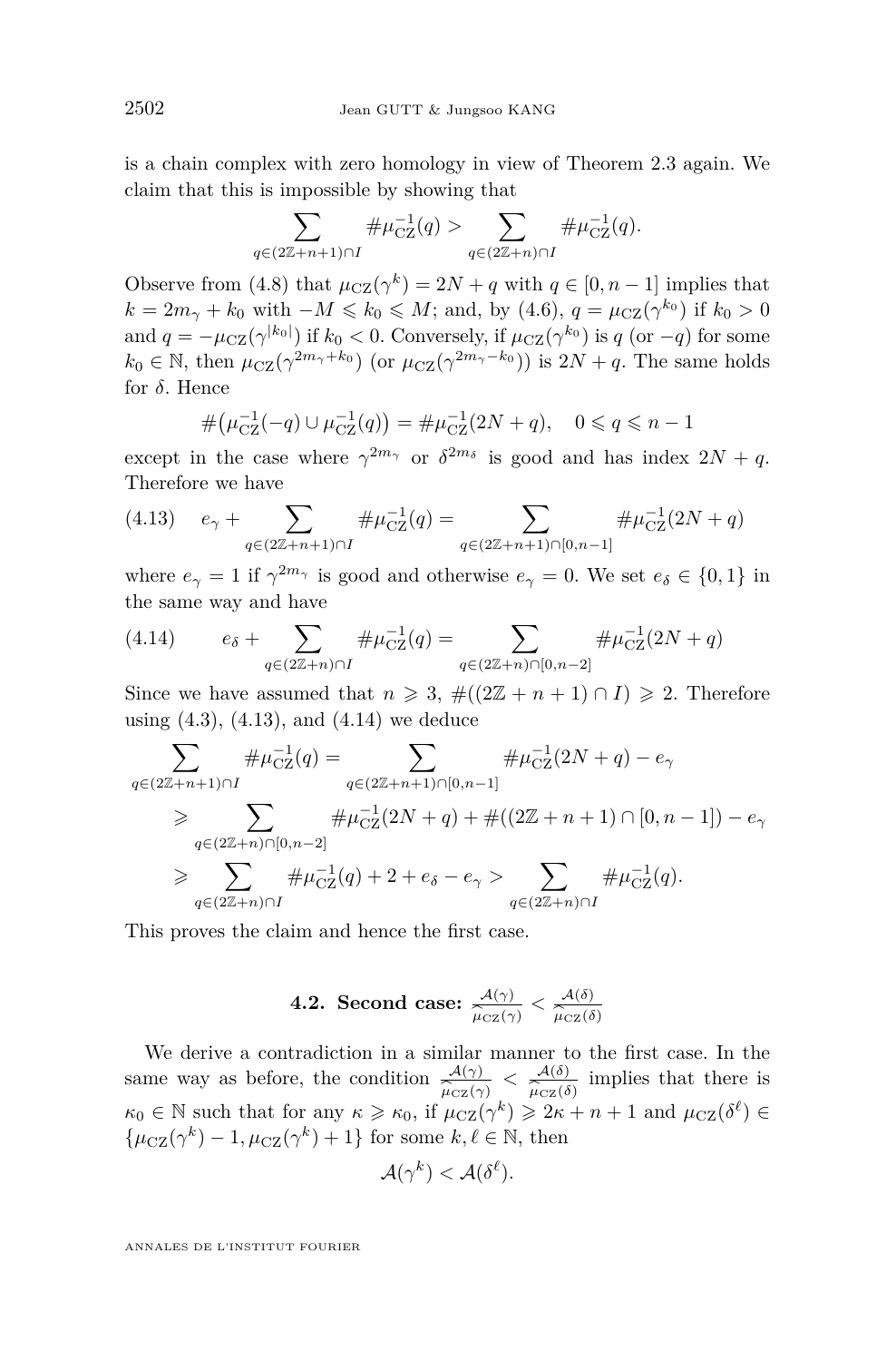As before, this implies that

<span id="page-19-0"></span>(4.15) 
$$
\# \mu_{CZ}^{-1}(2\kappa + n + 1) = \# \mu_{CZ}^{-1}(2\kappa + n + 2) + 1, \quad \kappa \geq \kappa_0
$$

and

(4.16) 
$$
\partial_{2\kappa+n+1}: SC_{2\kappa+n+1}^{S^1,+} \xrightarrow{0} SC_{2\kappa+n}^{S^1,+}, \quad \kappa \geq \kappa_0.
$$

We choose  $(N, m_\gamma, m_\delta) \in \mathbb{N}^3$  to satisfy [\(4.5\)](#page-16-1) and [\(4.6\)](#page-16-2) as in case one to obtain as before

<span id="page-19-2"></span>
$$
\# \mu_{\mathrm{CZ}}^{-1}(r) = \# \mu_{\mathrm{CZ}}^{-1}(2N + r), \quad n \leq r \leq 2\kappa_0 + n + 2.
$$

and with  $N > \kappa_0 + n$  we use equation [\(4.15\)](#page-19-0) and the above to obtain the counterpart of [\(4.12\)](#page-17-4)

<span id="page-19-1"></span>(4.17) 
$$
\#\mu_{\text{CZ}}^{-1}(n+2q)+1=\#\mu_{\text{CZ}}^{-1}(n-1+2q), \quad 1 \leq q \leq \kappa_0+1.
$$

This implies that the differential  $\partial_{n+1} : SC_{n+1}^{S^1,+} \to SC_n^{S^1,+}$  vanishes. Indeed if it did not vanish, then by induction, using  $(4.17)$ , all  $\partial_{n-1+2q}$  would not vanish for  $1 \leq q \leq \kappa_0 + 1$  and this would contradict [\(4.16\)](#page-19-2). Therefore the chain complex

$$
(SC_*^{S^1,+}, \partial_*)_{* \in I}, \quad I' = \mathbb{Z} \cap [-n+3, n]
$$

has vanishing homology. However this is impossible if *n* is odd. Indeed, [\(4.13\)](#page-18-0) and [\(4.14\)](#page-18-1) become, with the same notation,

$$
e_{\gamma} + \sum_{q \in (2\mathbb{Z}+n+1)\cap I'} \# \mu_{\mathrm{CZ}}^{-1}(q) = \sum_{q \in (2\mathbb{Z}+n+1)\cap [0,n-1]} \# \mu_{\mathrm{CZ}}^{-1}(2N+q)
$$

$$
e_{\delta} + \sum_{q \in (2\mathbb{Z}+n)\cap I'} \# \mu_{\mathrm{CZ}}^{-1}(q) = \sum_{q \in (2\mathbb{Z}+n)\cap [0,n]} \# \mu_{\mathrm{CZ}}^{-1}(2N+q)
$$

where  $e_\gamma = 1$  if  $\gamma^{2m_\gamma}$  is good and otherwise  $e_\gamma = 0$  and similarly for  $e_{\delta} \in \{0, 1\}$ . We now use  $(4.15)$  and get

$$
\sum_{q \in (2\mathbb{Z}+n+1)\cap I'} \# \mu_{\mathrm{CZ}}^{-1}(q) = \sum_{q \in (2\mathbb{Z}+n+1)\cap [0,n-1]} \# \mu_{\mathrm{CZ}}^{-1}(2N+q) - e_{\gamma}
$$
\n
$$
= \sum_{q \in (2\mathbb{Z}+n)\cap [1,n]} \# \mu_{\mathrm{CZ}}^{-1}(2N+q) + \#((2\mathbb{Z}+n+1)\cap [0,n-1]) - e_{\gamma}
$$
\n
$$
\geq \sum_{q \in (2\mathbb{Z}+n)\cap I'} \# \mu_{\mathrm{CZ}}^{-1}(q) + 2 - \alpha + e_{\delta} - e_{\gamma} > \sum_{q \in (2\mathbb{Z}+n)\cap I'} \# \mu_{\mathrm{CZ}}^{-1}(q) - \alpha.
$$

Where  $\alpha = \# \mu_{\text{CZ}}^{-1}(0)$  if n is even and  $\alpha = 0$  if *n* is odd. This proves the second case when *n* is odd, and hence finishes the proof of Proposition [1.5.](#page-4-1)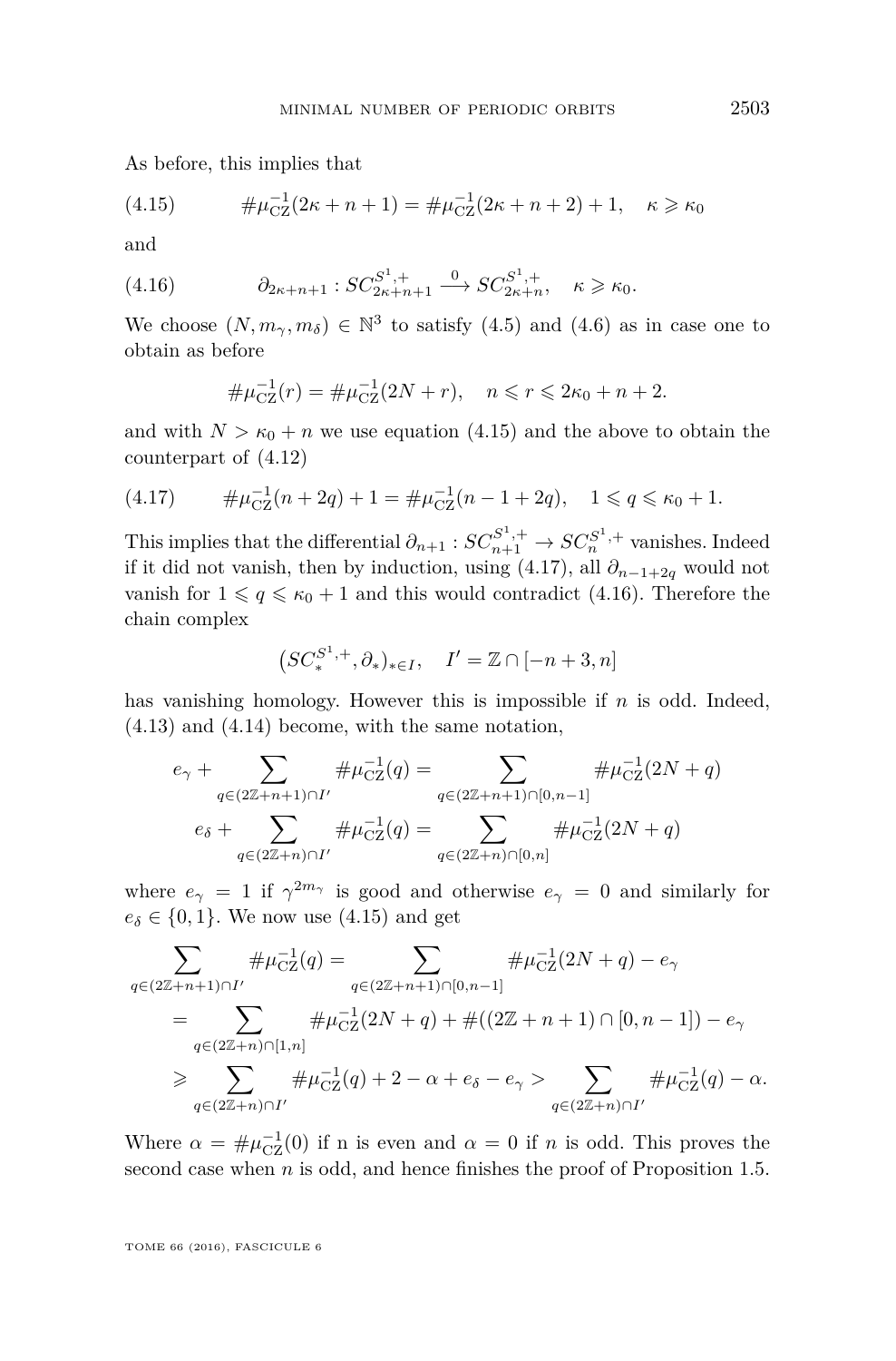#### BIBLIOGRAPHY

- <span id="page-20-12"></span>[1] M. Audin & M. Damian, Théorie de Morse et homologie de Floer, Savoirs Actuels (Les Ulis). [Current Scholarship (Les Ulis)], EDP Sciences, Les Ulis; CNRS Éditions, Paris,  $2010$ , xii+548 pages.
- <span id="page-20-6"></span>[2] H. Berestycki, J.-M. Lasry, G. Mancini & B. Ruf, "Existence of multiple periodic orbits on star-shaped Hamiltonian surfaces", Comm. Pure Appl. Math. **38** (1985), no. 3, p. 253-289.
- <span id="page-20-19"></span>[3] F. BOURGEOIS, K. CIELIEBAK & T. EKHOLM, "A note on Reeb dynamics on the tight 3-sphere", J. Mod. Dyn. **1** (2007), no. 4, p. 597-613.
- <span id="page-20-15"></span>[4] F. Bourgeois & A. Oancea, "Fredholm theory and transversality for the parametrized and for the  $S^1$ -invariant symplectic action", J. Eur. Math. Soc. (JEMS) **12** (2010), no. 5, p. 1181-1229.
- <span id="page-20-16"></span>[5] ——, "S<sup>1</sup>-equivariant symplectic homology and linearized contact homology", <http://arxiv.org/abs/1212.3731v1>, 2012.
- <span id="page-20-17"></span>[6] ——— , "The index of Floer moduli problems for parametrized action functionals", Geom. Dedicata **165** (2013), p. 5-24.
- <span id="page-20-13"></span>[7] C. CONLEY & E. ZEHNDER, "Morse-type index theory for flows and periodic solutions for Hamiltonian equations", Comm. Pure Appl. Math. **37** (1984), no. 2, p. 207-253.
- <span id="page-20-0"></span>[8] D. Cristofaro-Gardiner & M. Hutchings, "From one Reeb orbit to two", to appear in J. Diff. Geom., <http://arxiv.org/abs/1202.4839>, 2012.
- <span id="page-20-11"></span>[9] I. Ekeland, Convexity methods in Hamiltonian mechanics, Ergebnisse der Mathematik und ihrer Grenzgebiete (3) [Results in Mathematics and Related Areas (3)], vol. 19, Springer-Verlag, Berlin, 1990, x+247 pages.
- <span id="page-20-7"></span>[10] I. Ekeland & H. Hofer, "Convex Hamiltonian energy surfaces and their periodic trajectories", Comm. Math. Phys. **113** (1987), no. 3, p. 419-469.
- <span id="page-20-8"></span> $[11]$  I. EKELAND & J.-M. LASRY, "On the number of periodic trajectories for a Hamiltonian flow on a convex energy surface", Ann. of Math. (2) **112** (1980), no. 2, p. 283-319.
- <span id="page-20-1"></span>[12] V. L. Ginzburg & Y. Gören, "Iterated index and the mean Euler characterstic", J. Topol. Anal. **7** (2015), p. 453-481.
- <span id="page-20-2"></span>[13] V. L. Ginzburg, D. Hein, U. L. Hryniewicz & L. Macarini, "Closed Reeb orbits on the sphere and symplectically degenerate maxima", Acta Math. Vietnam. **38** (2013), no. 1, p. 55-78.
- <span id="page-20-9"></span>[14] B. Z. Gürel, "Perfect Reeb flows and action-index relations", Geom. Dedicata **174** (2015), p. 105-120.
- <span id="page-20-14"></span>[15] J. GUTT, "Generalized Conley-Zehnder index", Annales de la faculté des sciences de Toulouse **23** (2014), no. 4, p. 907-932.
- <span id="page-20-18"></span>[16] ——— , "The positive equivariant symplectic homology as an invariant for some contact manifolds", to appear in Journal of Symplectic Geometry, [http://arxiv.](http://arxiv.org/abs/1503.01443) [org/abs/1503.01443](http://arxiv.org/abs/1503.01443), 2015.
- <span id="page-20-3"></span>[17] H. Hofer, K. Wysocki & E. Zehnder, "The dynamics on three-dimensional strictly convex energy surfaces", Ann. of Math. (2) **148** (1998), no. 1, p. 197-289.
- <span id="page-20-4"></span>[18] ——— , "Finite energy foliations of tight three-spheres and Hamiltonian dynamics", Ann. of Math. (2) **157** (2003), no. 1, p. 125-255.
- <span id="page-20-5"></span>[19] M. HUTCHINGS & C. H. TAUBES, "The Weinstein conjecture for stable Hamiltonian structures", Geom. Topol. **13** (2009), no. 2, p. 901-941.
- <span id="page-20-10"></span>[20] J. Kang, "Equivariant symplectic homology and multiple closed Reeb orbits", Internat. J. Math. **24** (2013), no. 13, p. 1350096.